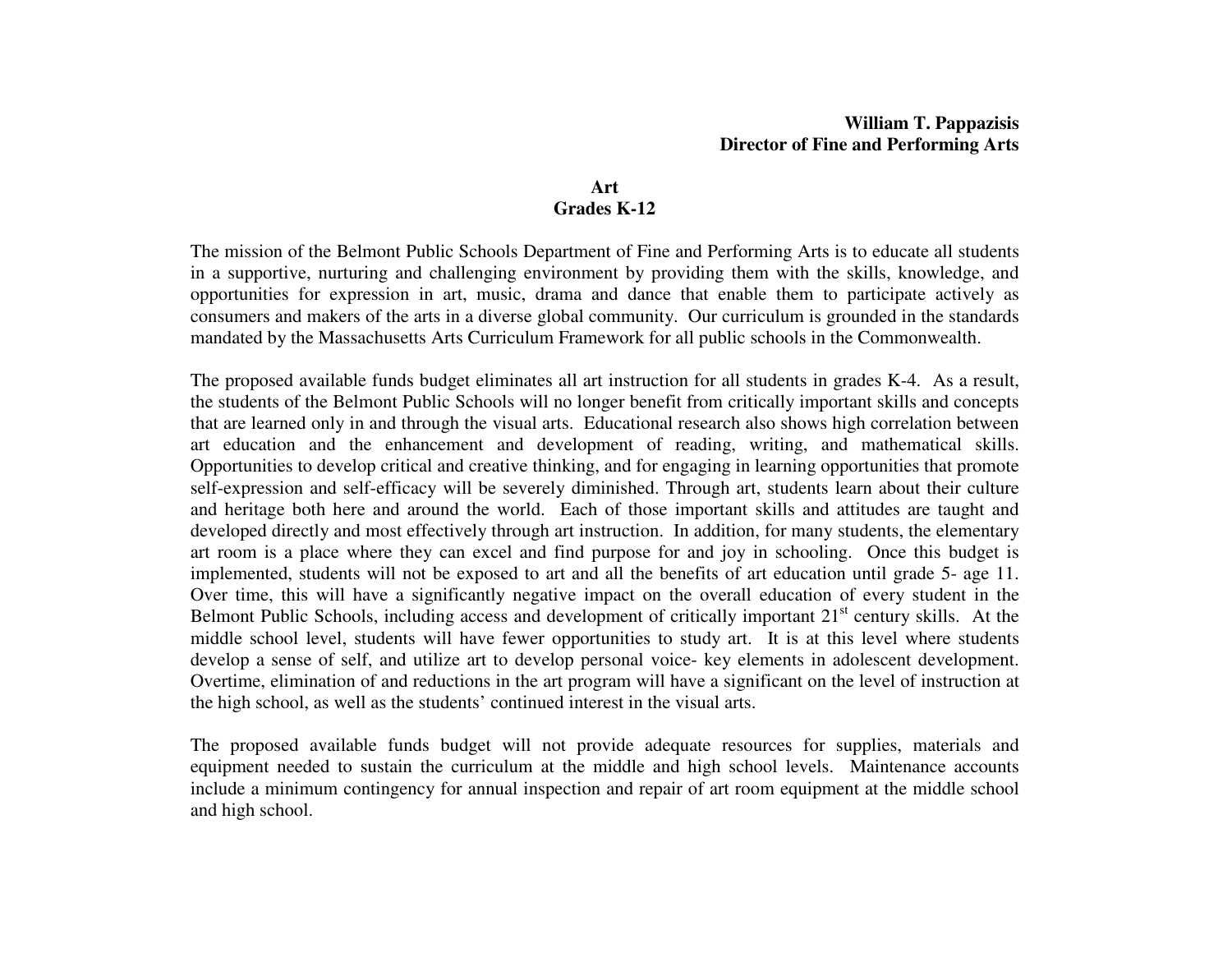## **Jim Davis, Director of Athletics, Physical Education & Student Activities**

### **Athletics & Intramurals, Grades 5 – 12**

The Belmont Public Schools offer an extensive and highly competitive athletic program for students at both the middle and high school levels. The interscholastic athletic program helps to produce the necessary attitudes, habits, and skills to participate and compete successfully in athletic events.Twenty eight (28) interscholastic programs and fifty one (51) different teams are offered throughout the school year.

At Belmont High School, **fall programs** include V, Jv & Freshmen Football, B&G Soccer, Field Hockey, V& Jv programs in G Volleyball, and V programs in B&G Cross Country, G Swimming Golf and Cheerleading. **Winter programs** include V, Jv & Freshmen B&G Basketball, V& Jv programs in B&G Ice Hockey, and V programs in B&G Alpine Skiing, B&G Indoor Track, Wrestling, B Swimming. **Spring programs** include V, Jv & Freshmen Baseball & Softball V& Jv programs in B&G Lacrosse, and V programs in B&G Outdoor Track and B&G Tennis.

At Chenery Middle School we offer **fall programs** in B&G Cross Country and **winter programs** in B&G Basketball.

During the three seasons of the school year, over one thousand student athletes and sixty-six coaches represent Belmont High School and Chenery Middle School in athletic competition. Approximately two thirds of the program is supported by gate receipts and student activity fees. The fee structure to participate at the high school in athletics for FY11 is a pay per sport season structure. A students first sport is \$450.00 their second sport \$300.00 and their third sport \$150.00 with no family maximum per year. A separate fee was also established for High School student activities in FY10 which required a separate fee of \$100.00 for participation in a club or activity. At the middle school the fee to participate in middle school activities is \$150.00 per participant. For FY10 a separate fee of \$280.00 per participant was established for Middle school basketball. There is currently no fee charged at the Chenery Middle School for participation in cross country or intramurals.

The proposed FY12 Available Funds budget calls for the reduction in the Athletic & Intramural budget of **\$125,644.00.** This reduction includes the elimination of all freshmen level sports at Belmont High and the elimination of Cross Country & Intramurals at the Chenery Middle School. It also reflects non funding and reductions in the accounts for supplies, equipment, uniforms, transportation, game details, officials, contracted services, reconditioning and conferences & dues.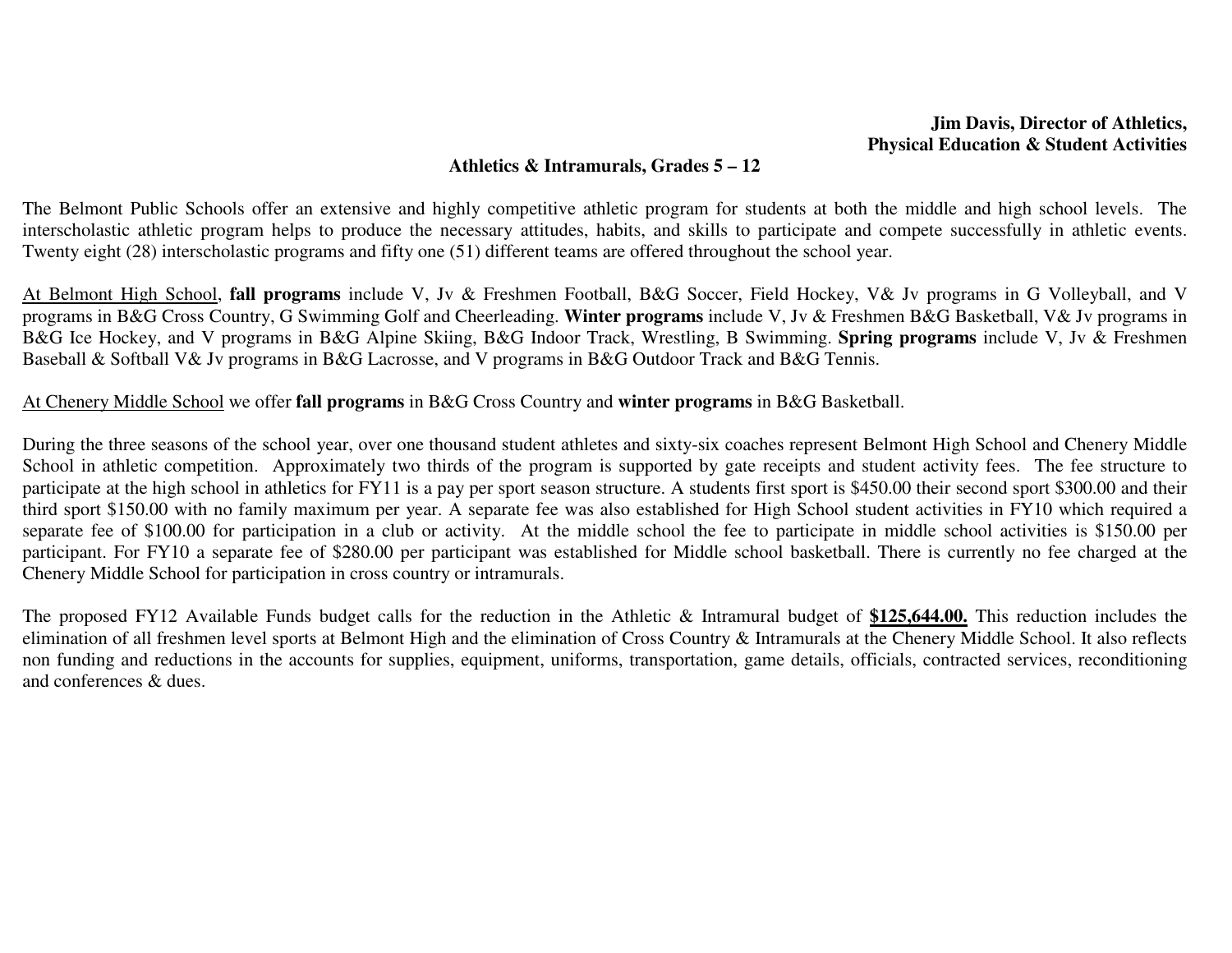**Dr. Michael Harvey, Belmont High School Principal Kristen St. George, Chenery Middle School Principal Dr. Christine Francis, Burbank Elementary Principal Michael McAllister, Butler Elementary Principal Amy Wagner, Wellington Elementary Principal Janet Carey, Winn Brook Elementary Principal** 

#### **Building Administration**

Building Administration includes the offices of the Principals and their support staffs, plus the Assistant Principals at the Chenery Middle School and Belmont High School. These personnel oversee the daily operations of the schools. The principal is the instructional leader for her or his building. Principals are responsible for the fiscal management of their building budget, the oversight and maintenance of their buildings, outreach efforts to their school communities, and the development and improvement of curriculum, instruction, and assessment for the academic program.

At the Chenery Middle School, Assistant Principals are responsible for monitoring student attendance and academic and social/emotional progress, supervising and handling of student discipline, creating and supporting management of building routines, managing student services, assisting with supervision, evaluation and curriculum leadership, coordinating and supervising state mandated testing, communicating expectations to students and community including revisions and updates to Student Handbook, grouping and scheduling students, assisting students and parents with transitions, elementary to middle and middle to high transitions and communicating with parents regarding Upper School and Lower School issues.

Assistant Principals at Belmont High School are responsible for managing student services, including discipline, special education, and Section 504 Plans, assisting with staff supervision and evaluation,developing the school's master schedule, coordinating all state mandated testing, developing school publications, including the Student Handbook and Program of Studies, and overseeing the scholarship and graduation programs.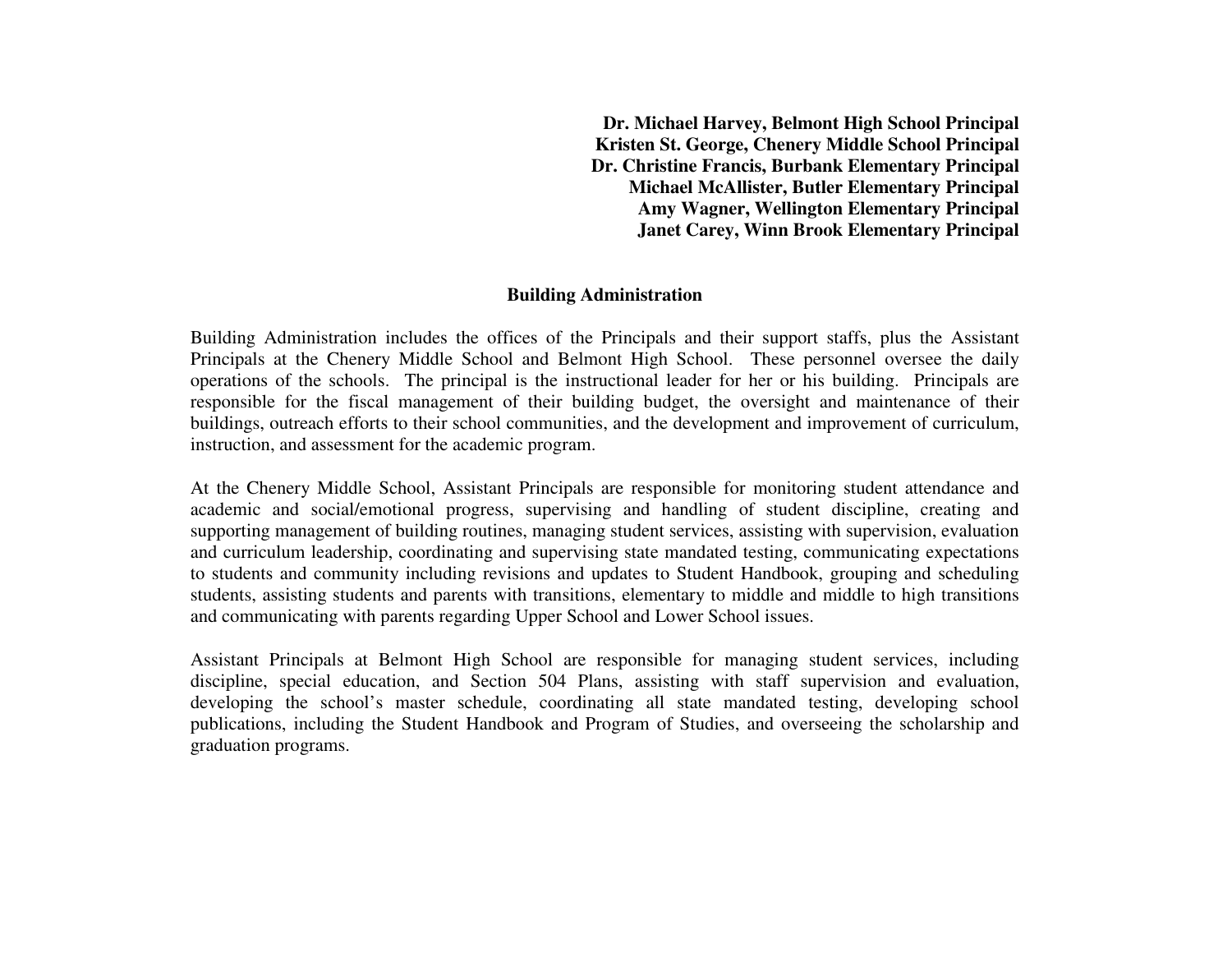## **Fred Domenici Supervisor of Buildings & Grounds**

## **Buildings & Grounds**

The buildings and grounds program is responsible for the repair and upkeep of the six school buildings, the School Administration Building and the White Field House as well as the grounds immediately around each of these facilities. The Town Public Works Department maintains the school playing fields. Under the direction of the Supervisor of Buildings and Grounds, the three general maintenance workers do routine maintenance projects and preventative maintenance repairs. Building projects and repairs that require skilled tradespeople such as plumbers and heating and ventilation (HVAC) technicians are done by outside contractors.

Due to the size and heavy usage of these buildings, major repairs and upgrades are necessary on a regular basis. Each year, a list of capital needs is submitted as a part of the Town's annual Capital Budget process.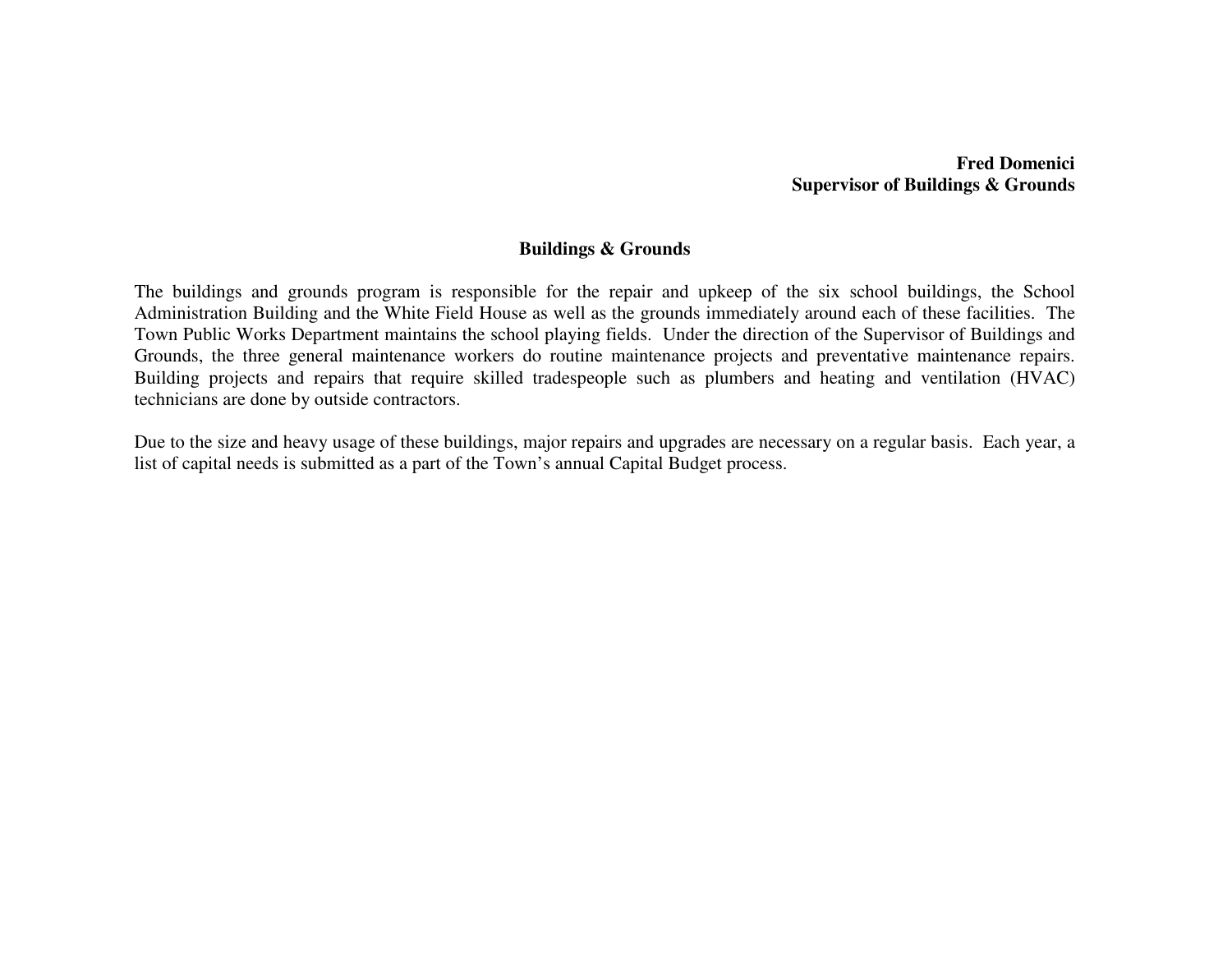# **Dr. George Entwistle Superintendent**

#### **Central Administration**

The Central Administration budget includes the Office of the Superintendent of Schools, the Human Resources Office, and the School Business Office. Personnel in these offices oversee school operations and, together with the Assistant Superintendent of Curriculum and Instruction, the Principals and the Curriculum Directors, provide the administrative leadership and educational direction of the school system. The budget for the Assistant Superintendent's Office is included within the Curriculum and Staff Development programs, since these expenses are included as a part of staff development in reporting to the Massachusetts Department of Elementary and Secondary Education.

In FY11, this budget was reduced through the restructuring of the Human Resources position. In an FY12 Available Revenue Budget, this budget will be further reduced with additional restructuring among central office positions.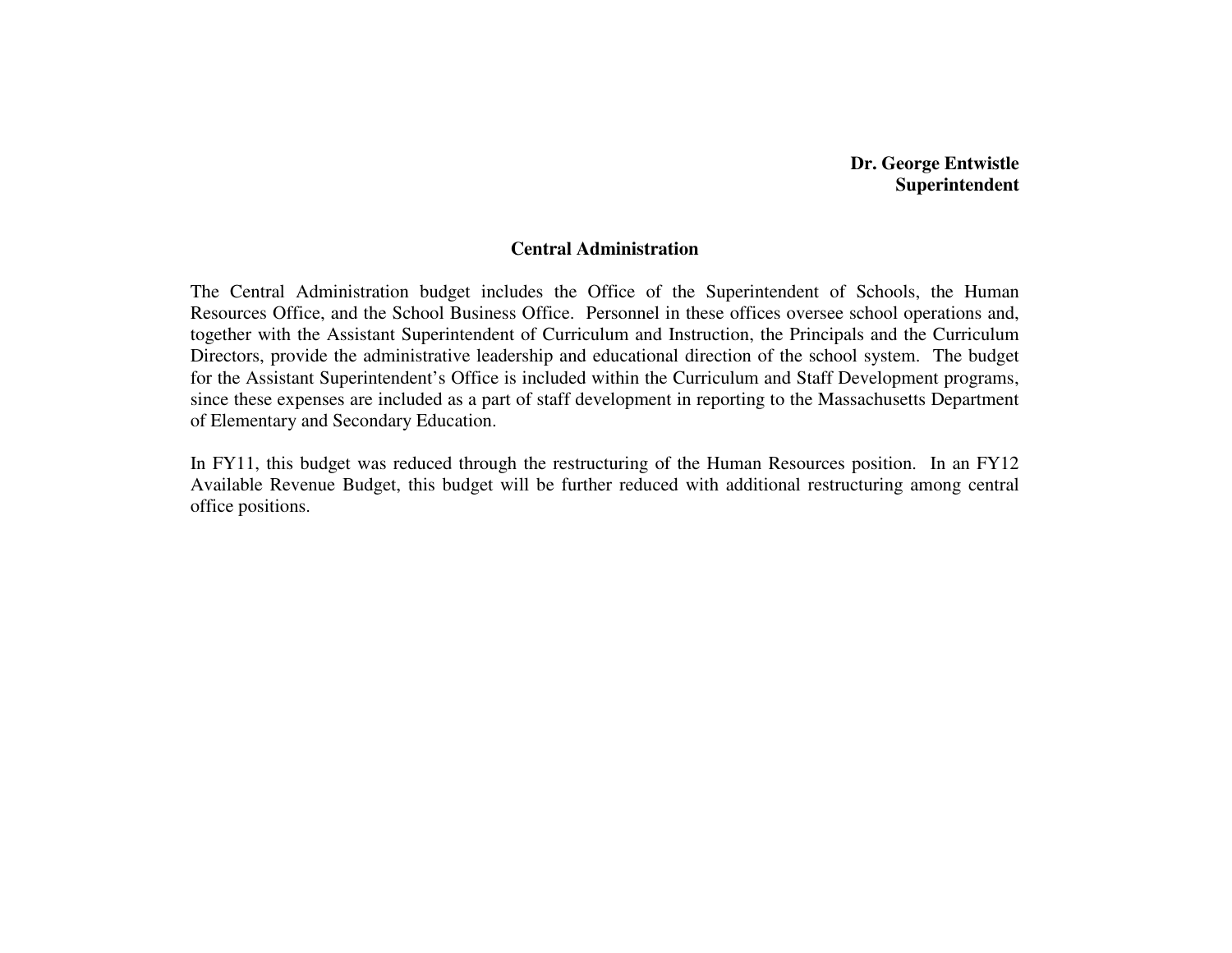## **Dr. George Entwistle, Superintendent Belmont School Committee**

## **Contractual Allowance**

This account funds salary adjustments for school personnel not covered by collective bargaining contracts and contracts not yet settled for next year. Administrative staff including central office administrators, building principals and assistant principals, curriculum directors and technology staff are eligible for performance pay. The account also provides for salary increases for members of the teaching staff who will advance on the salary schedule as a result of receiving additional graduate training and degrees over the next year.

Expenses are not charged directly against this account, but are charged against the appropriate salary accounts elsewhere in the budget. Funds budgeted here will offset deficits in those salary accounts, since they have been budgeted at the previous year's salaries for non-bargaining employees.

Both the FY12 Level Service Budget and the FY12 Available Funds Budget reflect a level funding of FY11amounts for FY12.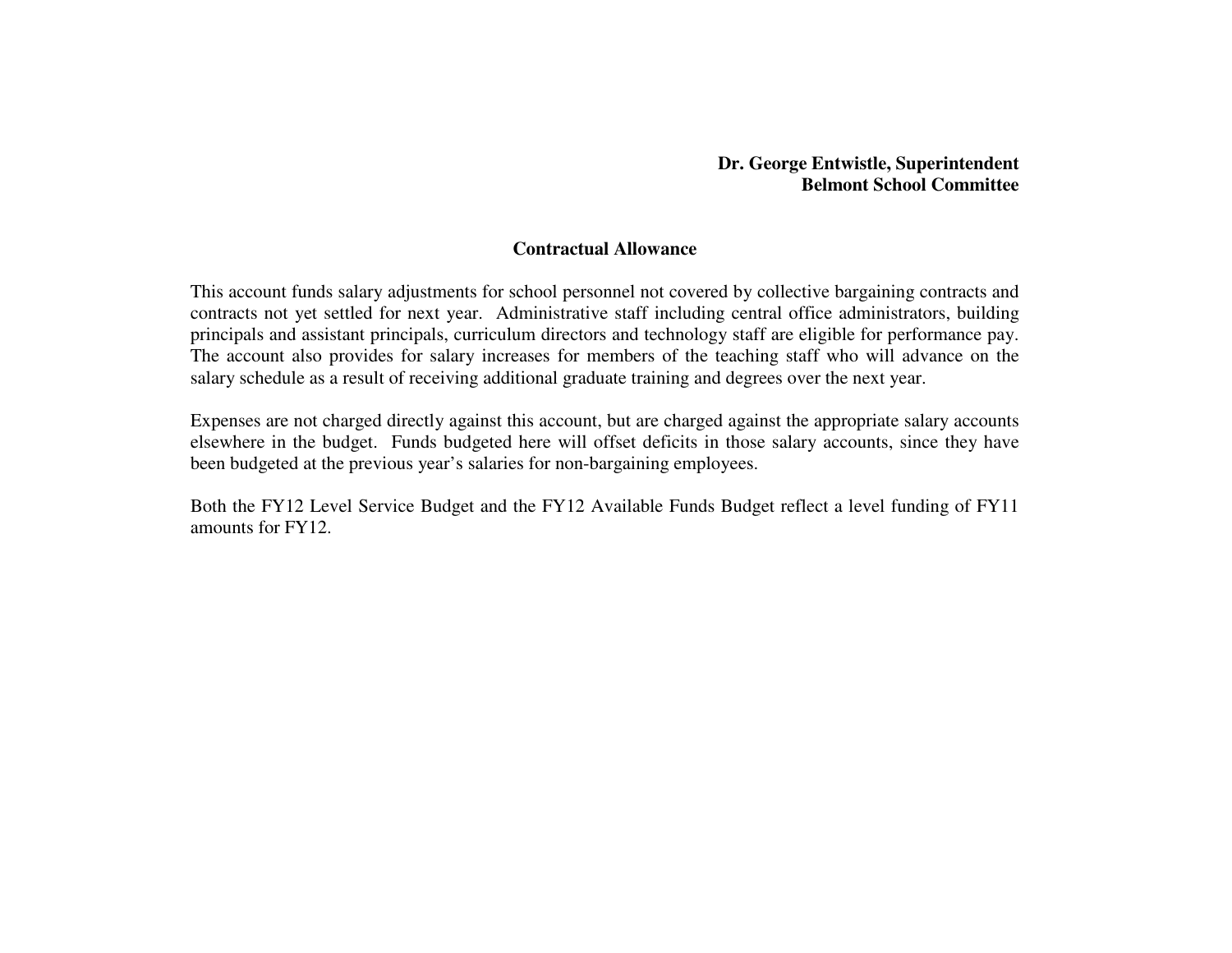## **Janice Darias Interim Assistant Superintendent**

## **Curriculum Development**

This program supports curriculum development projects K-12 in all subject areas and grade levels. The salary lines for the assistant superintendent and the secretary salary represent fifty percent of the total salary for these two positions. Summer workshop salary pays teachers for developing curriculum scope and sequence, syllabus, and activities for new course and grade level curriculum as well as revisions to existing course and grade level curriculum as part of the curriculum renewal cycle. The supply line pays for the reproduction and distribution of curriculum products produced by this summer work. Current funding levels are well below what is needed to fund curriculum development for new initiatives.

Funding levels are slightly increased in an Available Revenue Budget. Additional money is included in the Level Services Budget to develop mandated anti-bullying curriculum. This funding is eliminated in an Available Revenue Budget.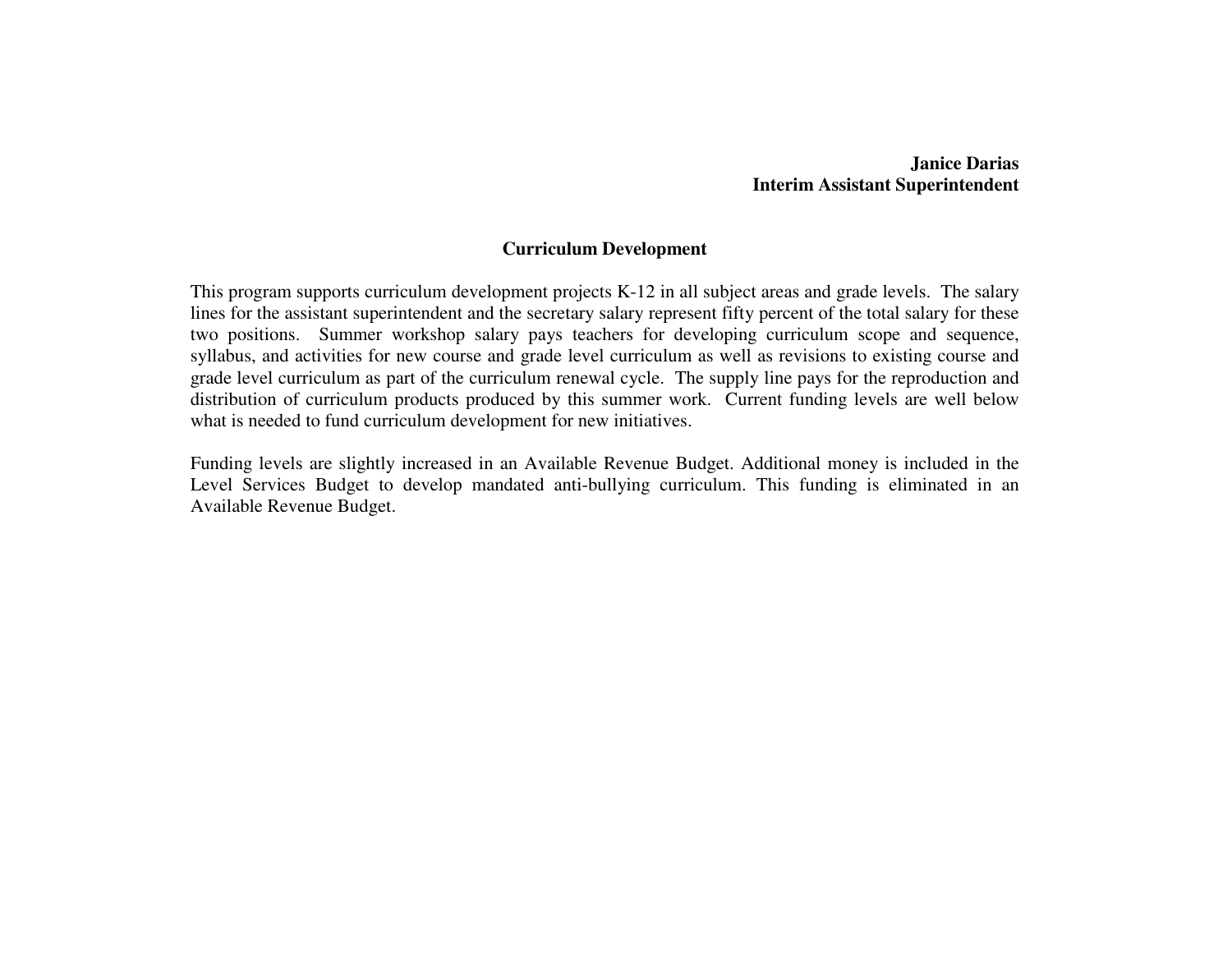**Janice Darias Interim Assistant Superintendent** 

## **Staff Development**

This program supports district wide staff development activities for teachers and administrators. This area of the budget supports on-going efforts to maintain and improve teacher quality and to assist with re-licensure requirements. The salary lines for the assistant superintendent and the secretary salary represent fifty percent of the total salary for these two positions. Mentor stipends, teacher tuition reimbursement and recertification costs, staff development memberships, and principal dues and conference fees are mandated by contract.

Staff Development funding was significantly reduced in the FY11 Available Revenue Budget. A Level Services Budget includes modest increases, while the FY12 Available Revenue Budget amounts are level funded from FY11.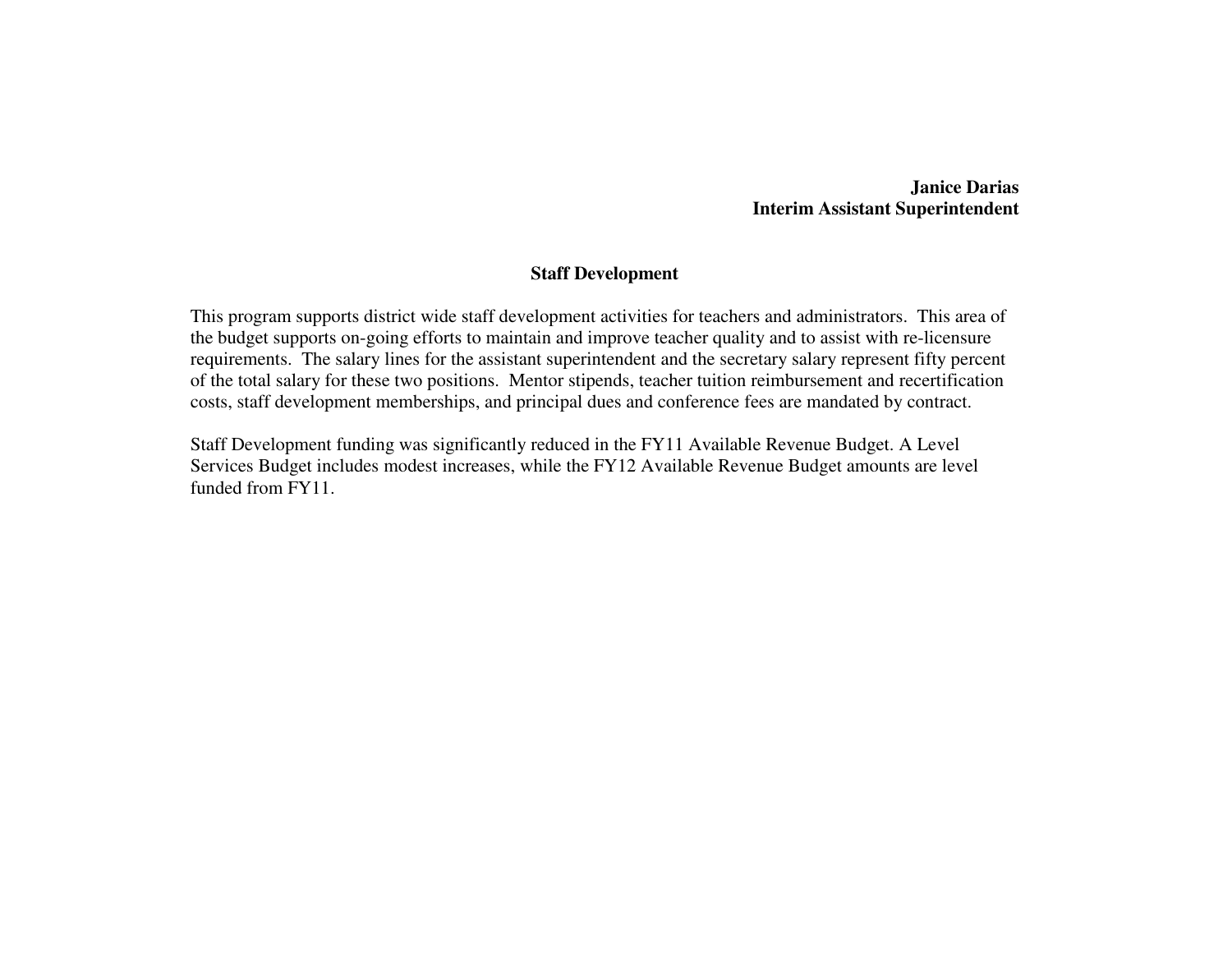# **Fred Domenici Supervisor of Buildings & Grounds**

## **Custodial Services**

Personnel in the custodial services program are responsible for the daily cleaning of the school buildings. In addition, the school custodians perform a variety of other building operation tasks including heating plant management, snow removal, pool chemical program, deliveries, room set ups, building security, etc. Duties within heating plant management include a scheduled preventative maintenance program. In addition to the custodial employees during day and evening shifts, the School Department uses a contract cleaning company at night at the high school and middle school.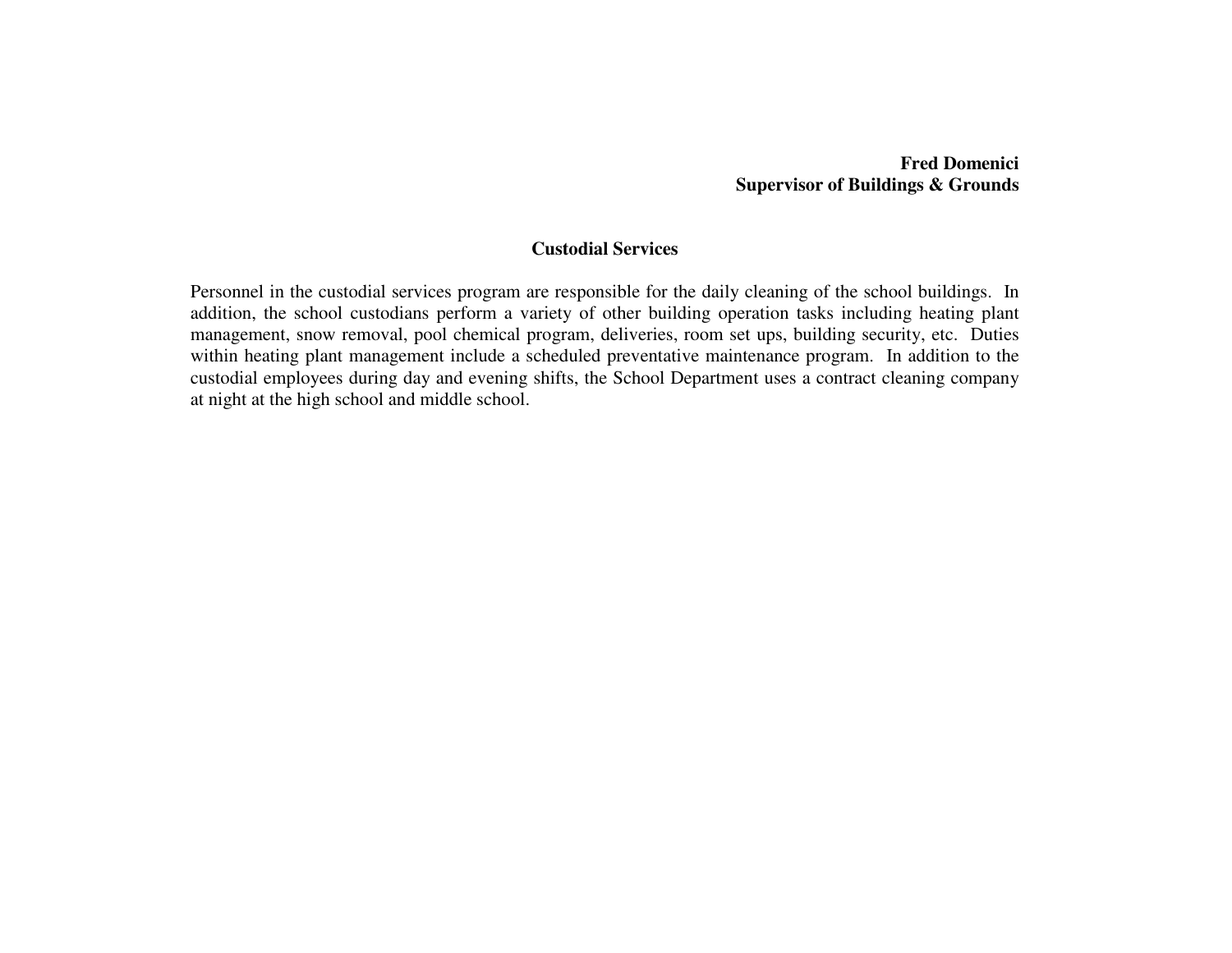**Ken Kramer Director of Student Services** 

## **Special Education Early Childhood Education Pre-Kindergarten**

As required by law, Massachusetts school systems provide services to students starting at age 3 who qualify under special education regulations. A number of these children attend half-day integrated preschool classes and those students with more substantial disabilities have extended classroom hours. The Preschool Team works closely with parents to coordinate school and home activities. As needed, the related services of speech and language, occupational therapy, psychologist, and physical therapy counseling are provided.

The fee for Pre-Kindergarten for both the Level Service and Available Funds Budgets for FY12 was raised approximately 10% over FY11 amounts. This was done to keep fees in-line with other private and publicpreschool programs in the areas.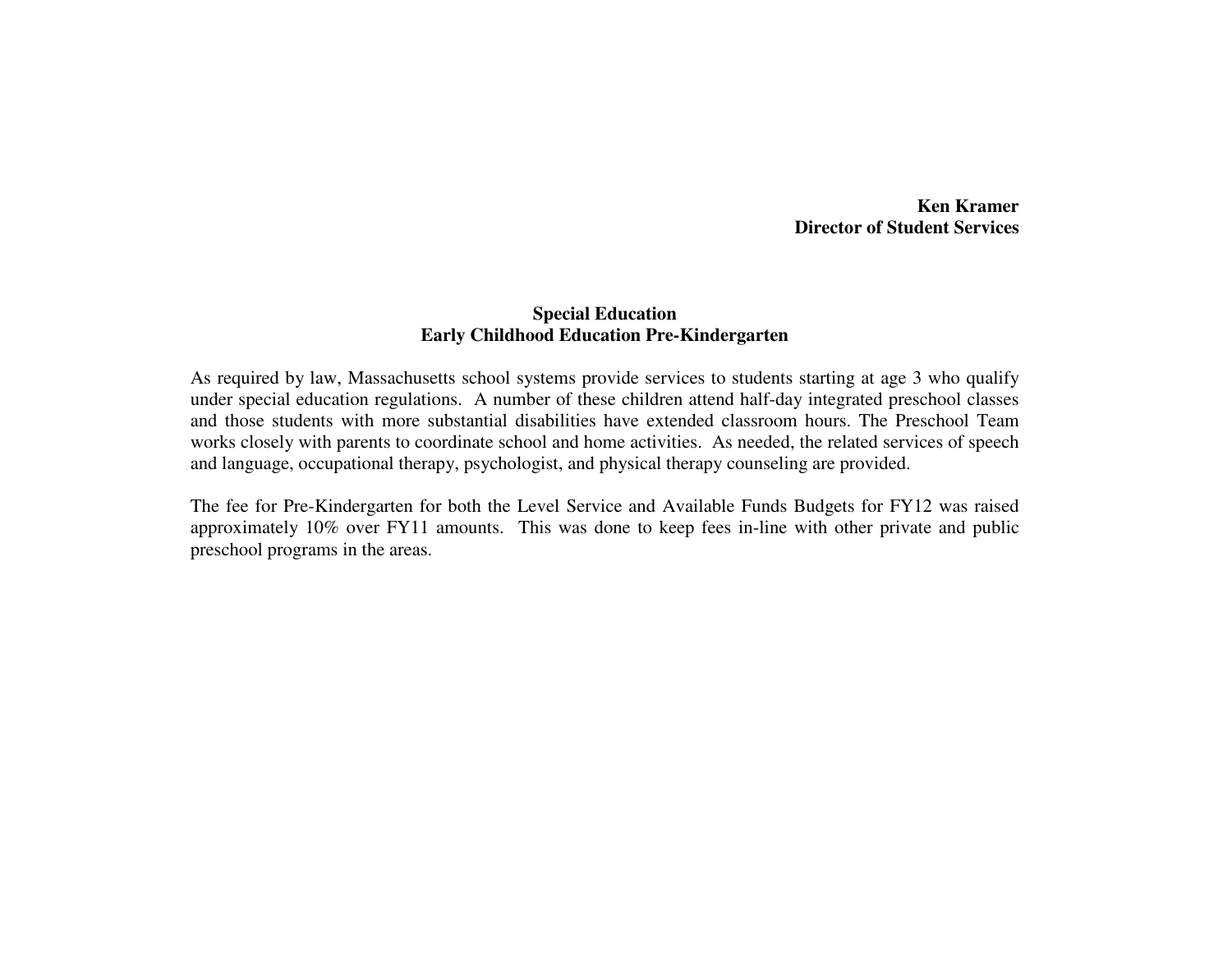**Dr. Christine Francis, Burbank Principal Michael McAllister, Butler Principal Amy Wagner, Wellington Principal Janet Carey, Winn Brook Principal** 

## **Elementary Grades 1-4**

The elementary program for students in grades 1-4 provides for the daily instruction by classroom teachers in all major academic disciplines: language arts, mathematics, science, and social studies. The focus for the elementary program is to ensure that all students achieve success with an appropriately challenging curriculum. Included, as part of the elementary program, is our Response to Intervention initiative. Response to Intervention (RTI) is a regular education, multi-tiered approach designed to ensure the success of all learners – including those who may be experiencing some difficulty. Students' progress is closely monitored at each stage of instruction in order to determine the need for further research-based instruction and/or intervention. The available funds budget includes reductions in the number of reading teachers and the number of professional aides, who supply a substantial amount of instruction, within the framework of RTI. These reductions will impact our ability to adequately address the academic needs of our elementary students.

Class size has increased over the past few years, with some elementary classes over 25 students. The available revenue budget has implications that this number could go much higher. This comes at a time when pertinent research highlights the need for on-going assessment and differentiation in order to assist all students in reaching the ambitious proficiency goals required by State and Federal laws. Additionally, there is an increasing need to support students in the areas of social and emotional development. The level services budget includes guidance services to help students in these areas. The available funds budget includes a substantial reduction in this service, resulting in far less support to elementary children in this vital area. The reductions in professional aides will impact classroom management, because these aides also support students who struggle with social and emotional challenges.

The elimination of Art and Music, and the reduction in Physical Education will impact the entire elementary experience for students. These content areas contribute to a well-rounded comprehensive elementary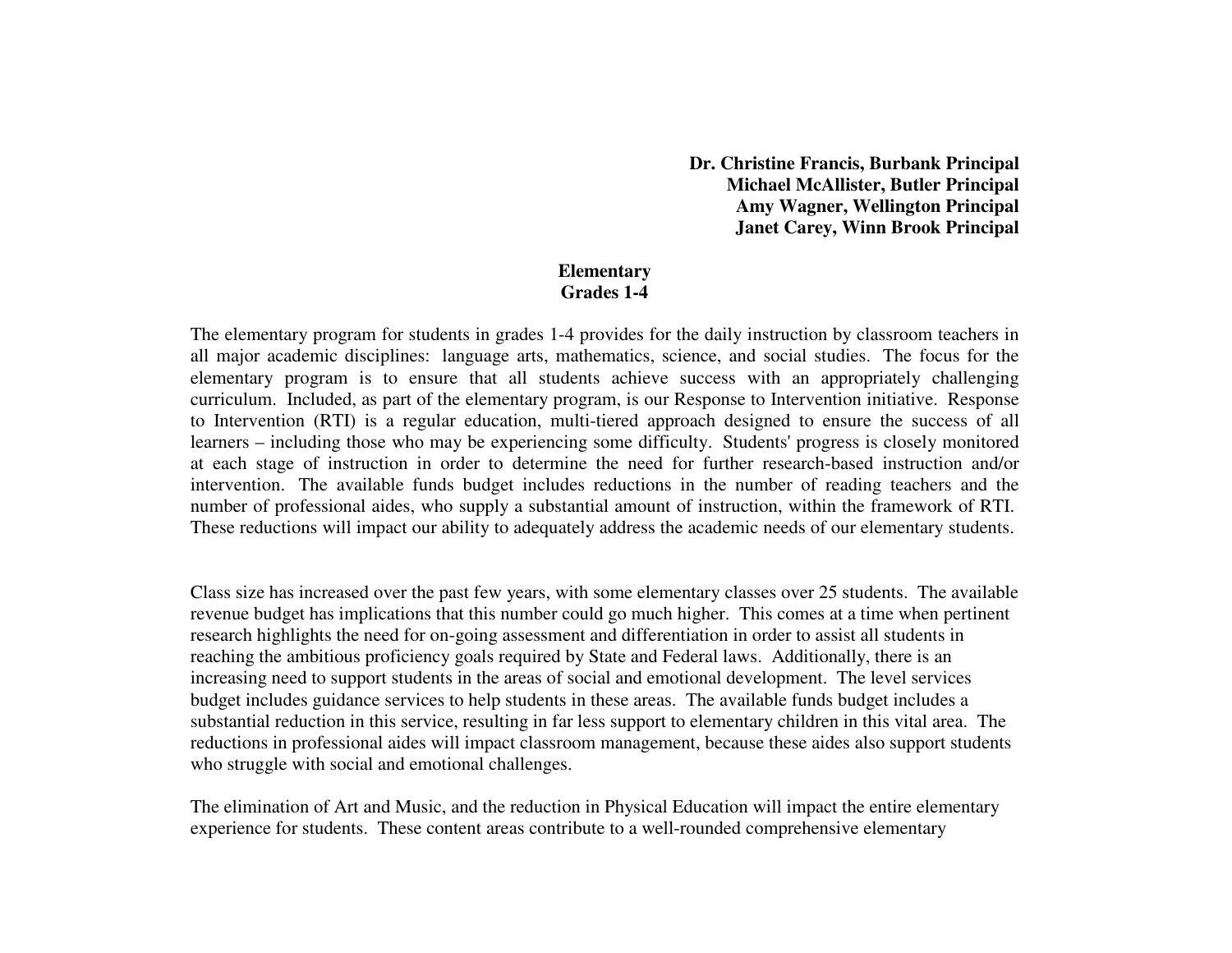program. For many students, their experiences in these classes help them to make connections in the academic areas, and to develop strengths which positively impact their learning in all areas.

We currently have 56 teachers in this program, which excludes the Kindergarten teachers who are listed in a separate program due to State reporting requirements. The available revenue budget would require a reduction of at least two elementary classroom teachers.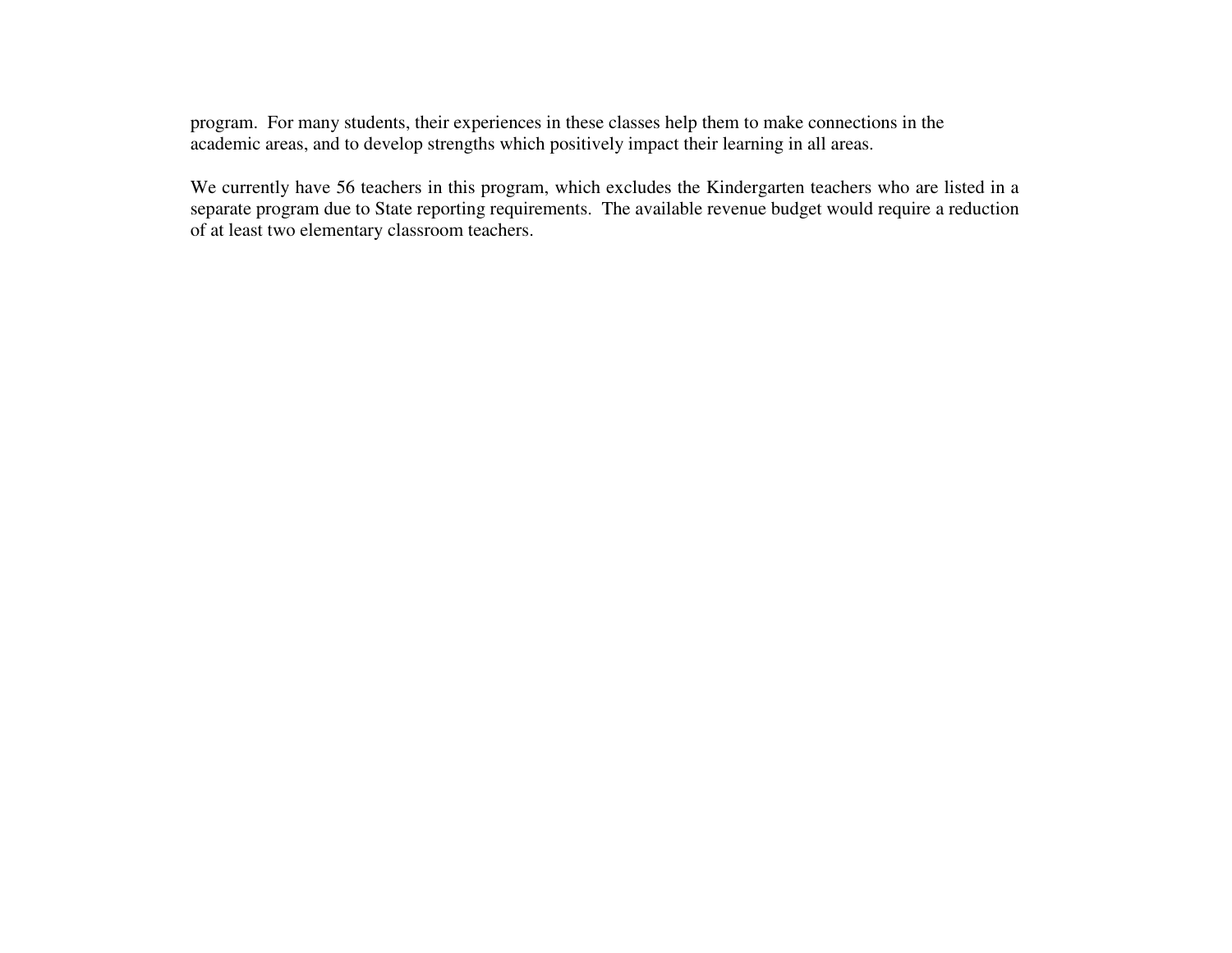**Lindsey Rinder Director of English** 

# **E. L. L. (English Language Learning) Grades K-12**

The state mandates that we provide both English language instruction and sheltered content-area instruction for all students identified as English Language Learners. The frequency and length of service depend on each child's individual needs. Services are designed to enable students to acquire spoken and written fluency so that they may be successful with their regular classroom work. Over the last year, two separate sources of grant funding for this program have disappeared; however, we remain legally mandated to provide the same level of services. The FY12 available revenue budget, despite this mandate, does include the loss of .75 FTE of ELL tutoring at the middle school, putting full compliance with state guidelines for ELL services even further out of our reach.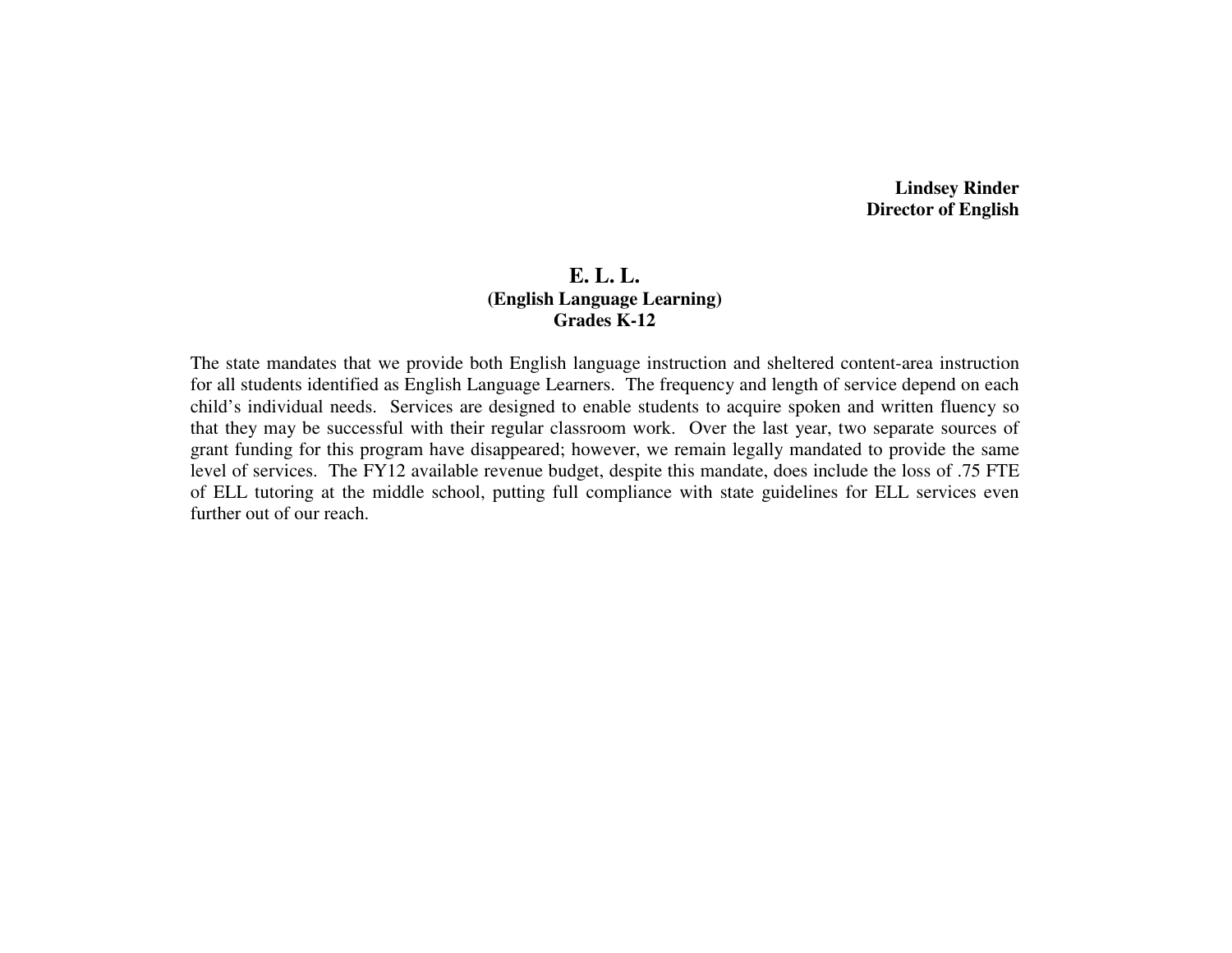**Lindsey Rinder Director of English** 

## **Reading Grades K-8**

Reading is a sequential, integrated developmental program designed to provide all students with decoding and comprehension skills and active reading strategies. In the comprehensive K-5 literacy program, instructional practices include the study of phonics, phonemic awareness, vocabulary, fluency, and reading comprehension strategies in a text rich environment. In the elementary schools, implementation of a Response to Intervention model mandated by Federal IDEA legislation began last year under the guidance of a district-wide RTI reading specialist, working to meet the needs of all learners and avoid unnecessary referrals to special education. In grade 6, instructional emphasis is placed on teaching active reading and organizational skills to all students to support learning in all subject areas. In grades 7 and 8, a remedial program assists students whose reading ability may be significantly below grade level.

The Reading budget for FY11 contained cuts to the middle school reading program, limiting the remedial program to only those students on Individual Educational Plans which specify a certain amount of specialized reading instruction. The budget for FY12 drastically reduces the amount of reading instruction we can provide at both the elementary and middle school levels. An available revenue budget involves the loss of a reading specialist at the elementary level and 1.6 reading specialist FTEs at the middle school, which means reading instruction at CMS will be limited to those students whose Individual Education Plans require it.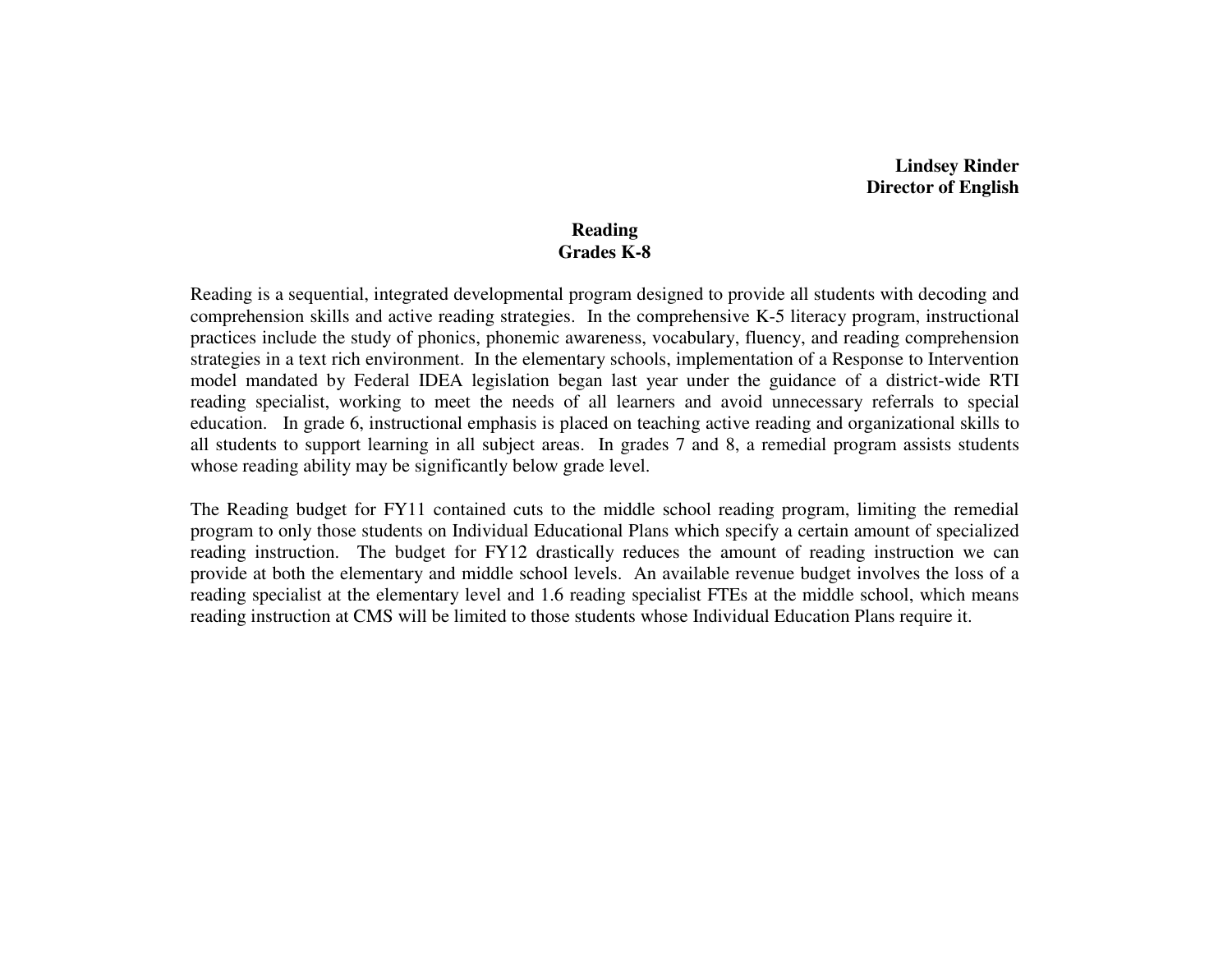## **English Grades 5-12**

The English program is designed to cultivate students' abilities to read critically, think analytically, and communicate clearly and persuasively in both written and oral formats. The curriculum includes a rich variety of genres, covering both classical and contemporary literature, and provides students with the knowledge of genre conventions necessary to understand and appreciate a wide range of texts. Writing instruction encompasses an equally diverse selection of genres, and students learn to compose an argument, explicate a process, describe an image or event in detail, narrate a story, and persuade an audience.

In the middle school, all students take English in heterogeneous groupings. In the high school, students can choose from AP/honors or college preparatory levels for their four years of required English courses, and complete a senior thesis as a graduation requirement. For the second year in a row, budgetary constraints prevent us from offering any English electives at the high school level. The FY12 available revenue budget requires a reduction of at least three classroom teachers at the middle school, increasing class size across the school in core curricular areas, including English. Supply and textbook accounts have been reduced to the bare minimum needed to keep up with student enrollment; texts needed to meet the new requirements of the Common Core State Standards adopted last summer by Massachusetts will not be funded.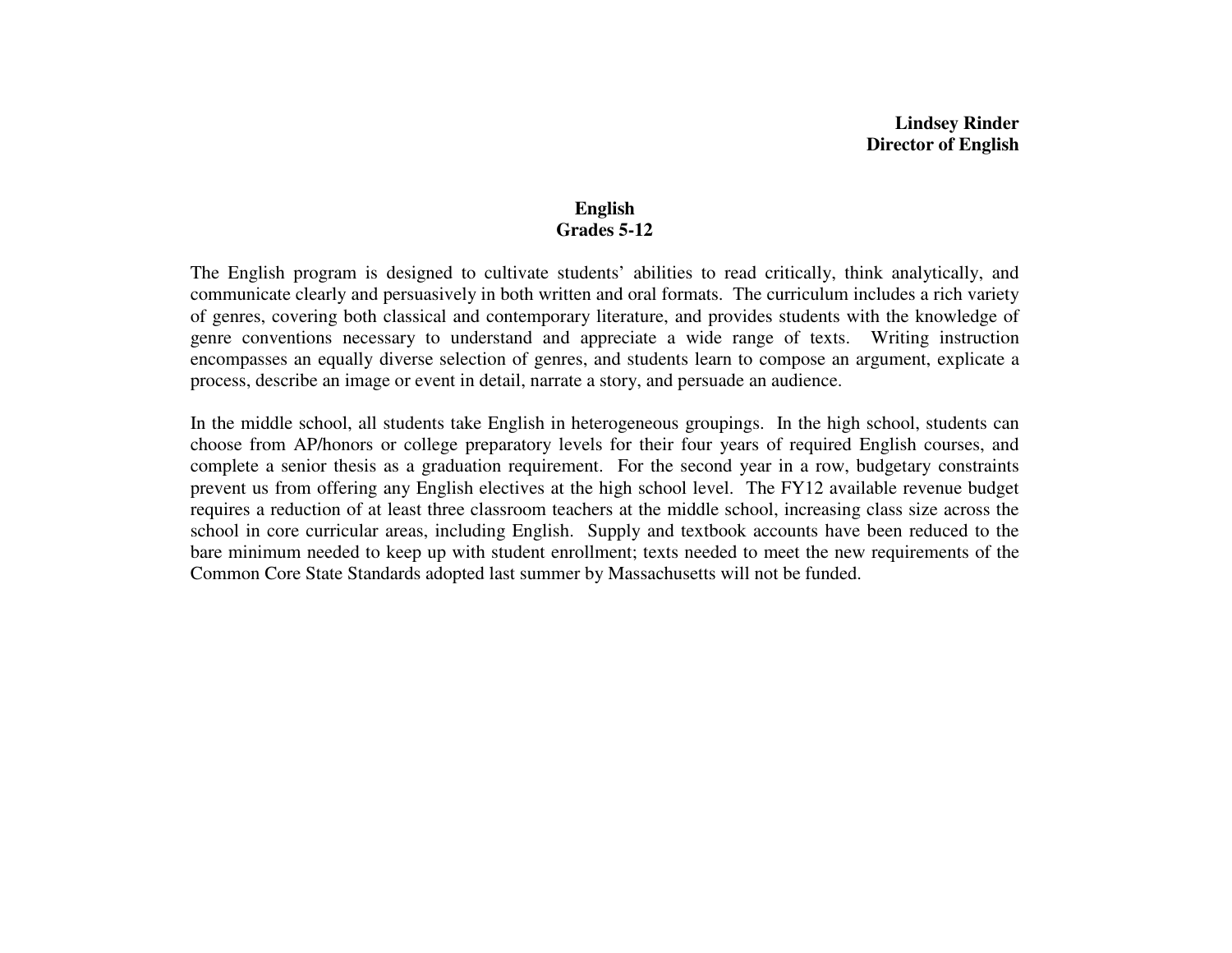## **William T. Pappazisis Director of Fine and Performing Arts**

## **Fine and Performing Arts Supervisory**

An available funds budget maintains minimal level funding for curricular and instructional materials and books for the professional staff, essential supplies needed for efficient operation of the department office and essential printing costs. Also included in this request is funding for professional memberships and conferences that keep the Director current in the curricular disciplines included in the position, as well as funding district memberships and meeting travel required of the director to maintain school district participation in various state organizations that involve the participation of students and faculty.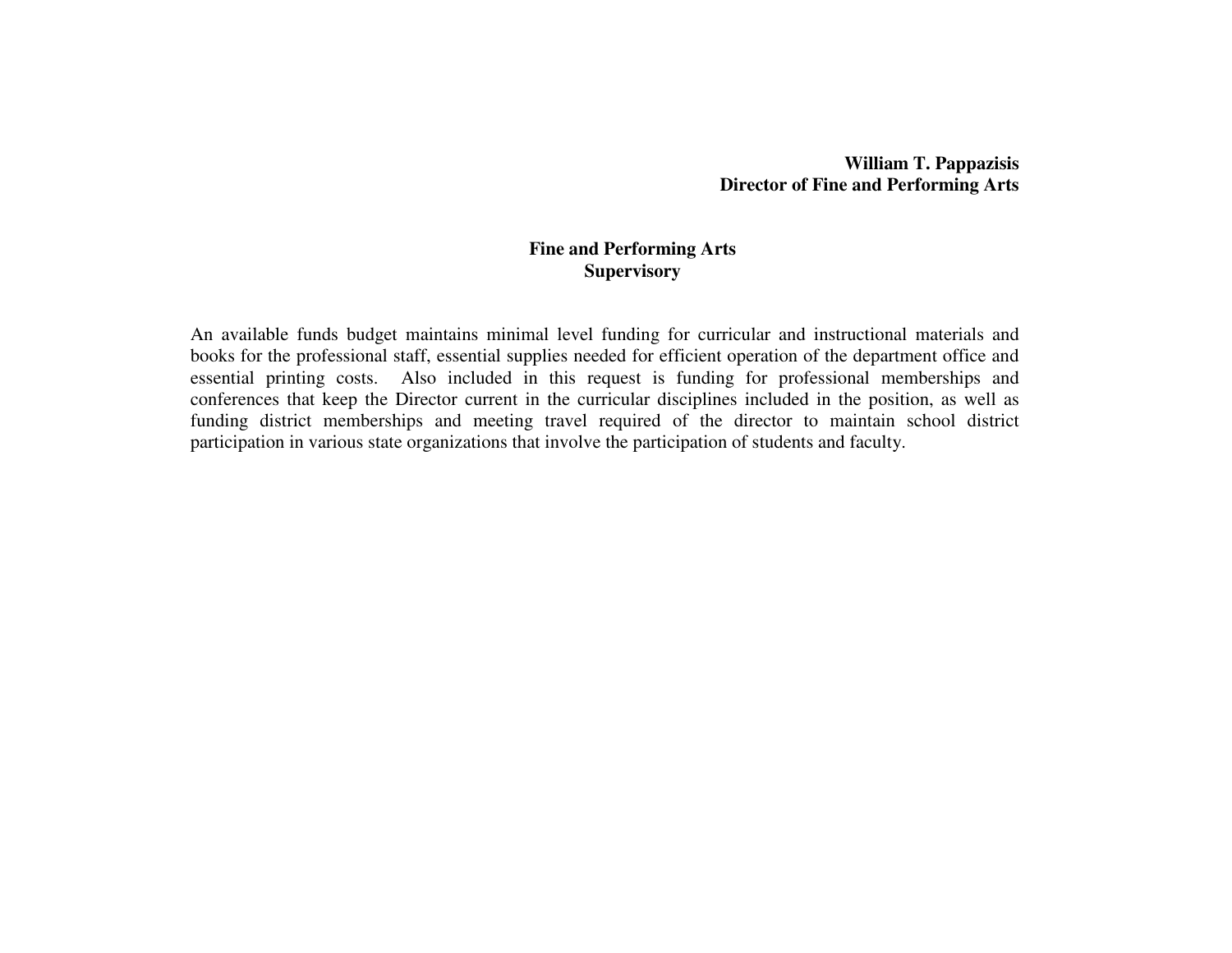## **[Director/TBD]**

## **Foreign Language Grades 5-12**

Currently the Foreign Language program includes courses in grades 5 through 12. The program begins in grade 5 with an exploration of all: Chinese, French, Latin, and Spanish. At the end of grade 5, students select one language for continued study in grades 6 through 12. (In grade six language classes meet three times in a six day cycle. In grades seven and eight foreign language classes meet each day.) Students have the option of beginning a new language when they enter high school. Students who continue with the same language mayreach the advanced levels of study (including Advanced Placement courses) in grade 12.

In an Available Revenue Budget, the Foreign Language program will change significantly. At the middle school, the program in grades 5 and 6 will be eliminated. Students will begin foreign language instruction in grade 7 without the benefit of exploration or prior instructional experiences. At the high school, foreign language electives will be eliminated. This includes  $4<sup>th</sup>$  and  $5<sup>th</sup>$  year foreign language courses, including Advanced Placement courses.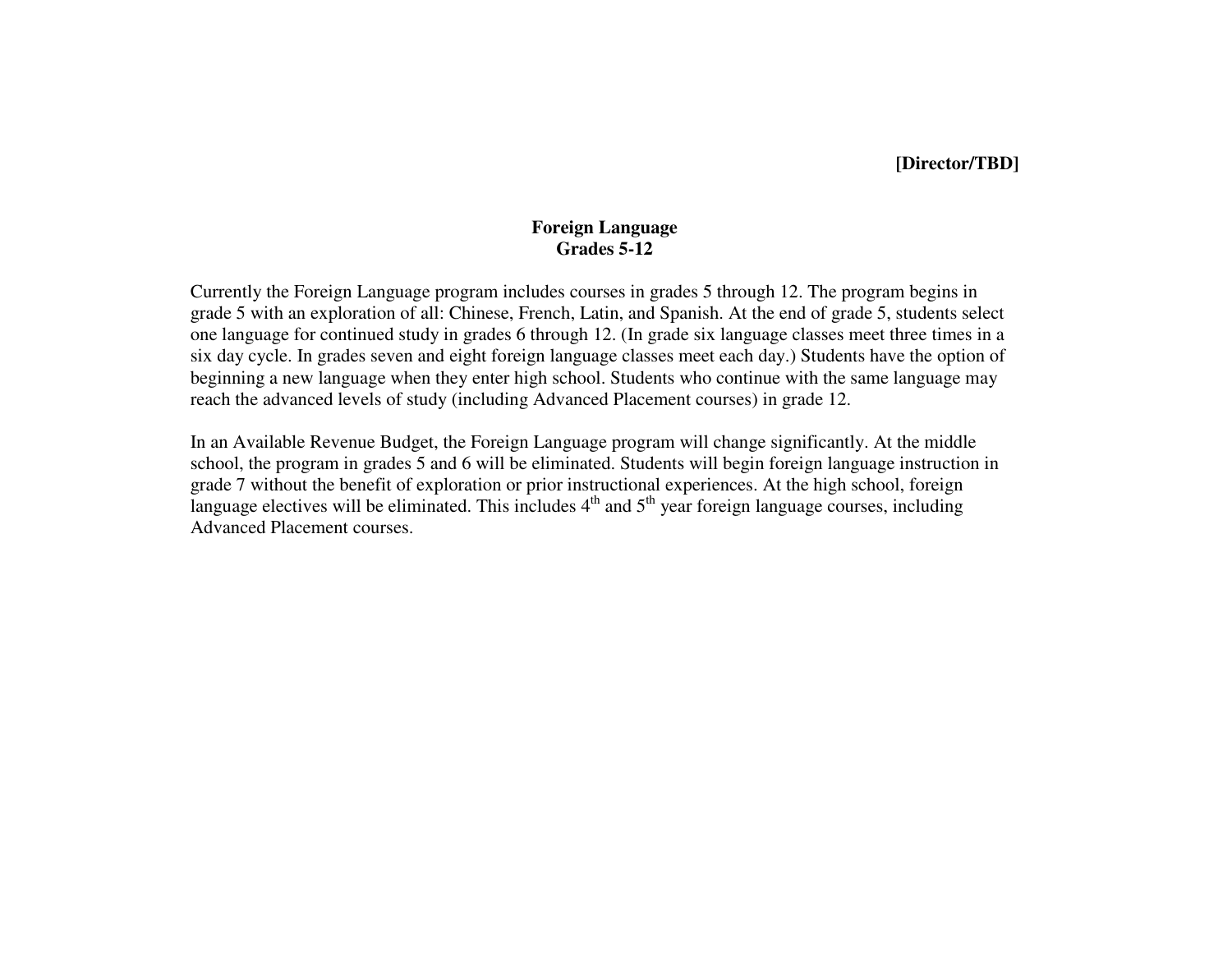## **Anthony DiCologero Director of Finance, Business and Operations**

## **Fringe Benefits**

The fringe benefit programs available to employees of the Town of Belmont are overseen by the Board of Selectmen and the Town Administrator. In 1991, the Town began a practice of allocating the costs of fringe benefits to the individual town departments including the school department on a pro-rated basis. Included in this budget is the School District's share of the health insurance premiums for current as well as retired school employees, which is now 80% of the total premium for the HMO plan and 50% for the PPO plan as result of recent contract negotiations with the teachers' and other unions. This has helped to stem the rapidlyincreasing cost of this benefit.

The fringe benefit assessment also includes unemployment compensation, matching payroll taxes for Medicare, and workers' compensation.

The School share of medical insurance is charged back to grants and revolving accounts from which someemployees are paid.

Based on guidance from a health insurance consultant used by the Town, health insurance costs are budgeted at a 6% increase for FY12.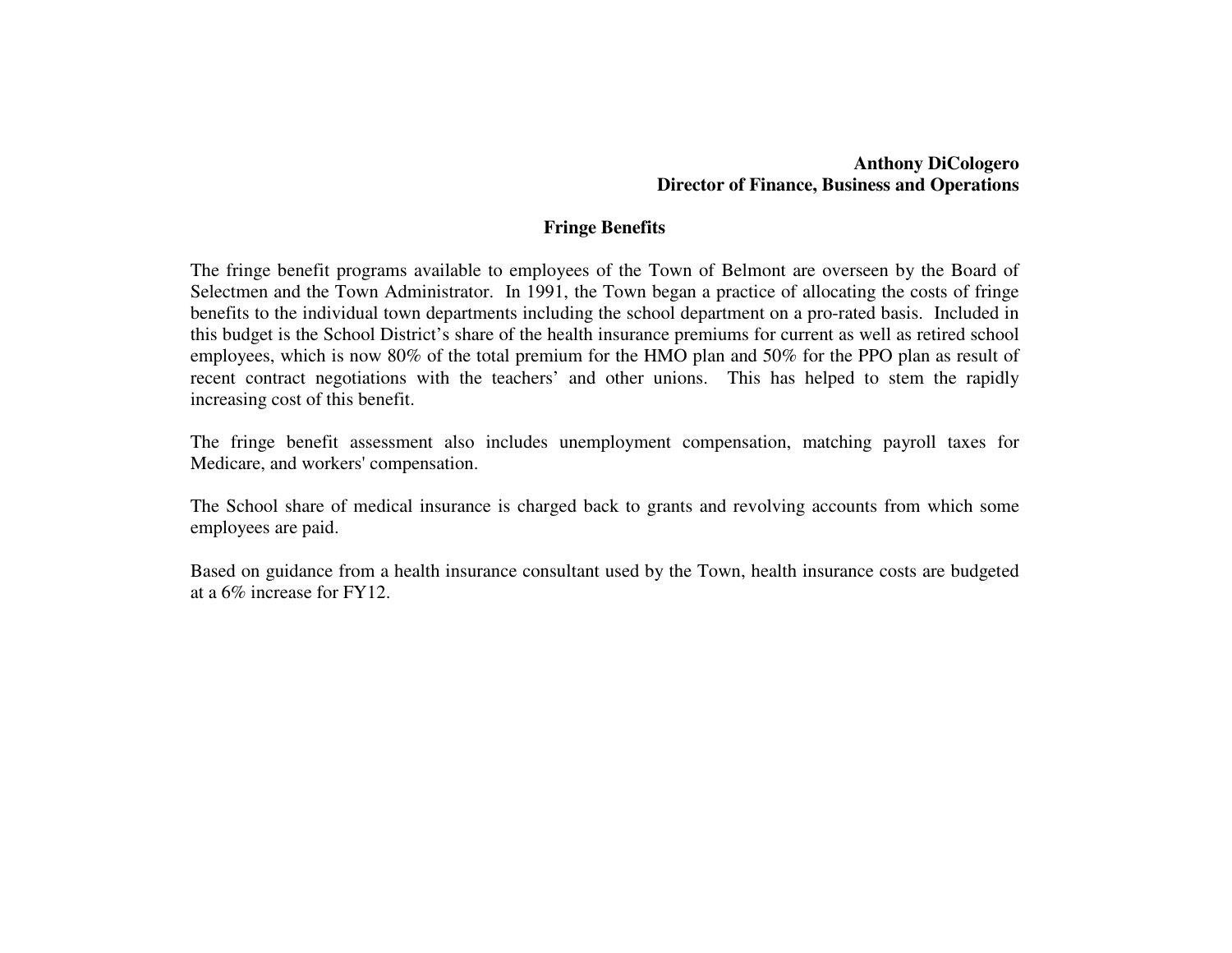**Ken Kramer, Director of Student Services & Principals** 

### **Guidance Grades K - 12**

Guidance counselors work with students experiencing a variety of concerns with decision-making, academic development, behavior, and family issues. These concerns range from course selection to psychiatric hospitalization. Counselors communicate regularly with teachers, parents, social services agencies, and out of system service providers. Counselors provide crises intervention; conflict resolution; and follow up support to students, parents, and teachers. At the middle and high school levels, counselors are involved with scheduling and course selection. High school counselors spend considerable time in assisting students with college selection, scholarship investigation, and the financial aid process.

In FY11, the number of middle school counselors was decreased from four to three. The number of high school guidance counselors remained the same. In an FY12 Available Revenue budget, guidance counselors at the elementary schools will be eliminated.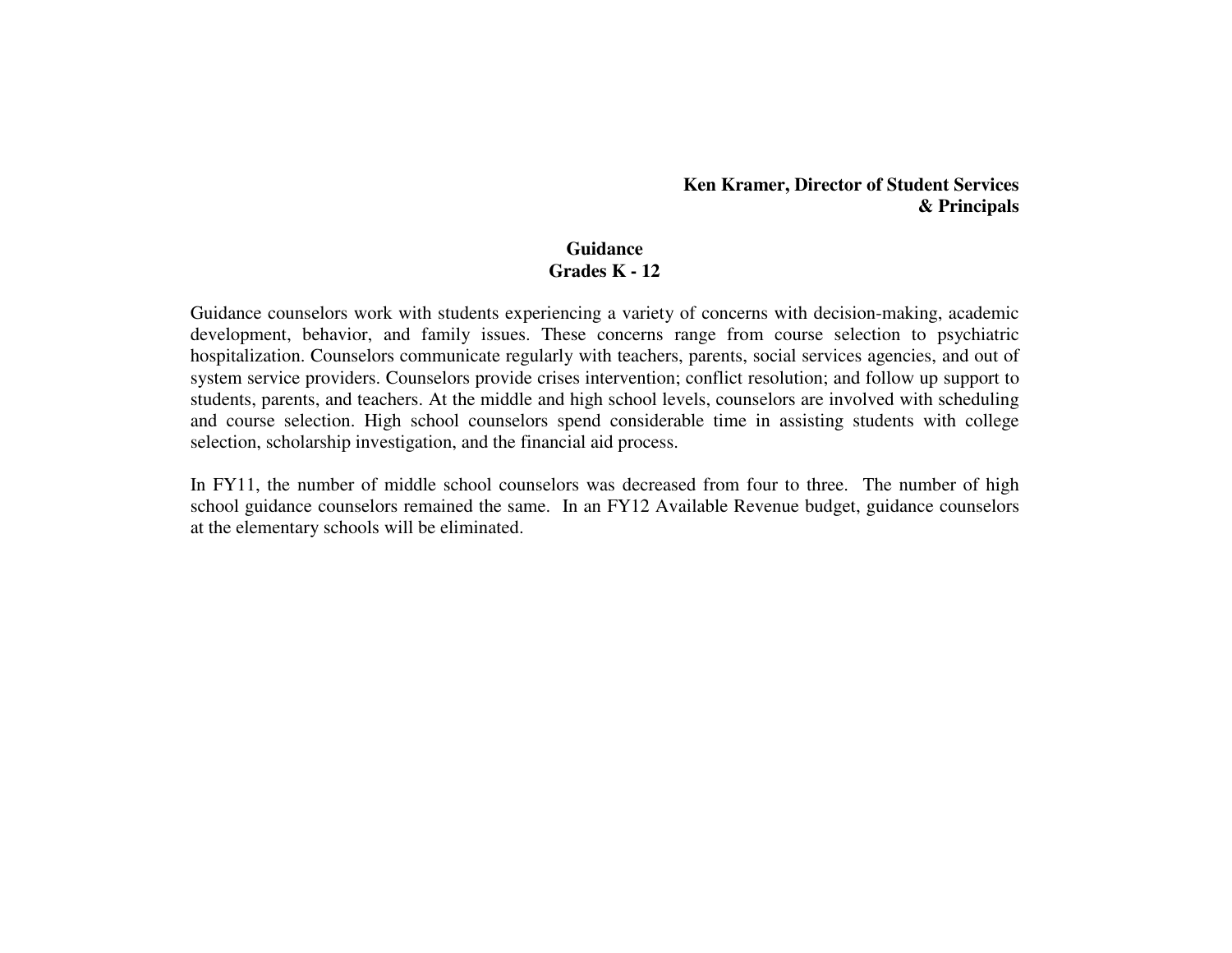### **TBA Director of Science, Health & Technology Education**

### **Health/Wellness Education Grades 6 - 12**

A comprehensive health program is offered to students in grades K-12. This curriculum includes programs offered through health, science, physical education classes, guidance and school nurse programs, and after school programs. This program includes the integration of tobacco education, substance abuse education, risk assessment, making healthy decisions, stress reduction, violence prevention, nutrition, dental health, personal safety, CPR, and human development. At Belmont High the Wellness I course is required of all freshmen. This course includes an integrated physical education and health program that is required for all students in grade nine. Beginning in the fall of 2011, all juniors will be required to take Positive Decision-Making & Life Skills. This course will cover current information and pressing health issues facing teens today. The two cornerstones of the course will be decision making, particularly in the areas of risky behaviors, and also life skills. As part of the comprehensive health program, school and community-based programs are offered to parents and other community members.

The FY 12 available funds budget is for the grades 6-12 health education programs. It reflects a significant reduction in supplies and materials that are used to augment daily classroom instruction.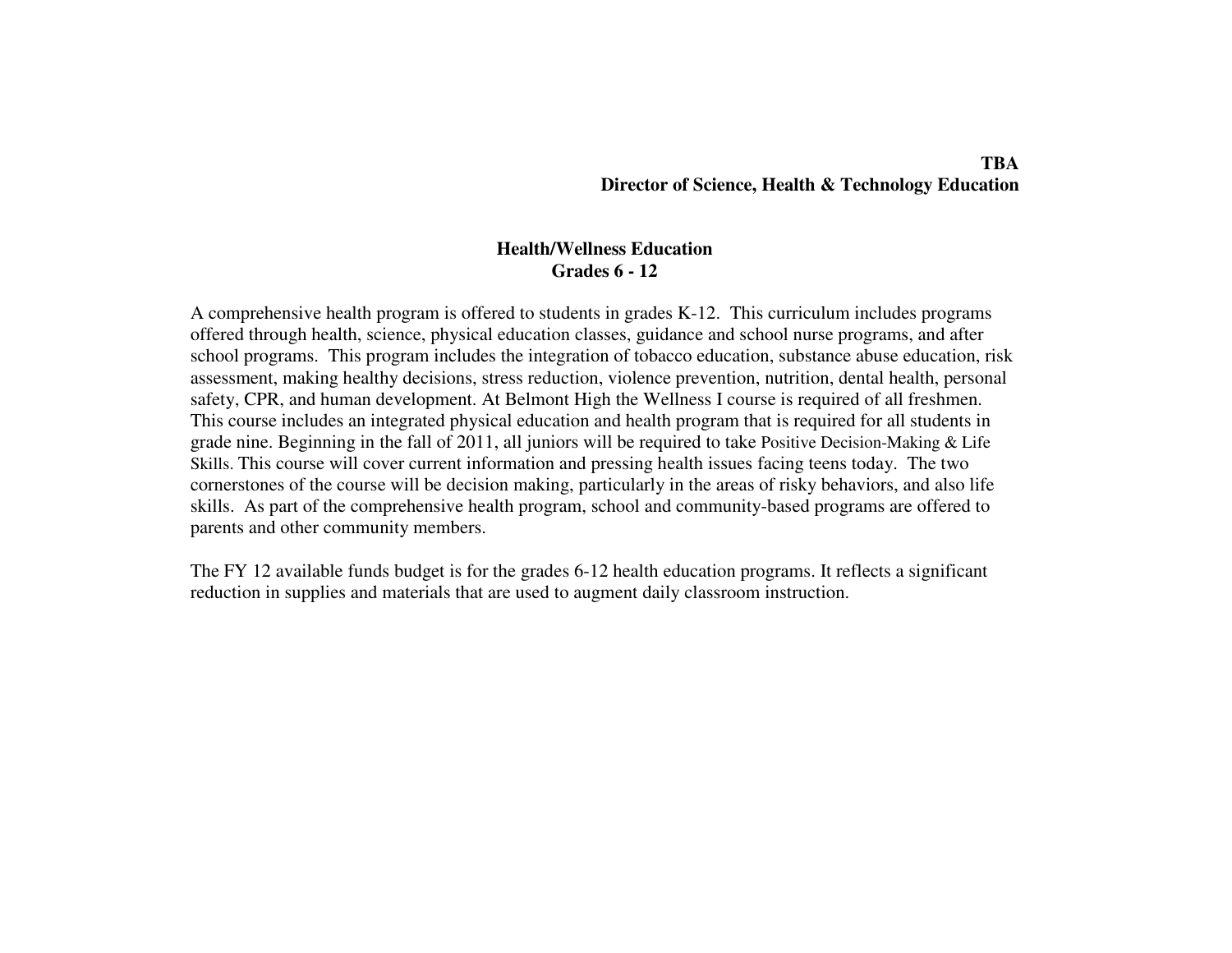**Ken Kramer, Director of Student Services & Rosemary Peterson, Nurse Coordinator** 

## **Health Services Grades Pre K - 12**

There are six full time school nurses employed in Belmont, one at each school, plus an additional part-time nurse at the Middle School and the High School. Nurses are licensed by the Massachusetts Board of Registration in Nursing, and licensed by the Massachusetts Department of Secondary and Elementary Education. Nursing practice is governed by the Massachusetts Board of Registration in Nursing, Massachusetts Department of Secondary and Elementary Education and Massachusetts Department of Public Health.

Services provided include crisis interventions, management of immunization compliance, illness and injury assessment, administration of first aid and medication, provision of treatments as prescribed by the PCP's, and management of students with chronic conditions and special health care needs. State mandated prevention screening programs are also conducted yearly for vision, hearing and scoliosis, and nurses serve as integral members of IEP/504 Teams, and SRTs/TATs. In addition, nurses provide education to promote wellness and disease prevention, and they collaborate with local, regional and statewide health agencies to assist with child/family health insurance needs.

A decrease in nursing hours at the Elementary level will negatively impact the health and safety of all within each school community. Availability to communicate in a timely manner with families will be limited and individualized health care plans will not be implemented as quickly. Services related to the social and emotional well being of students and social competency skills will be compromised. The FY12 Available Funds Budget reflects a reduction of 0.10 FTE from each of the four elementary school nurses, for a total General Fund reduction of  $0.40$ .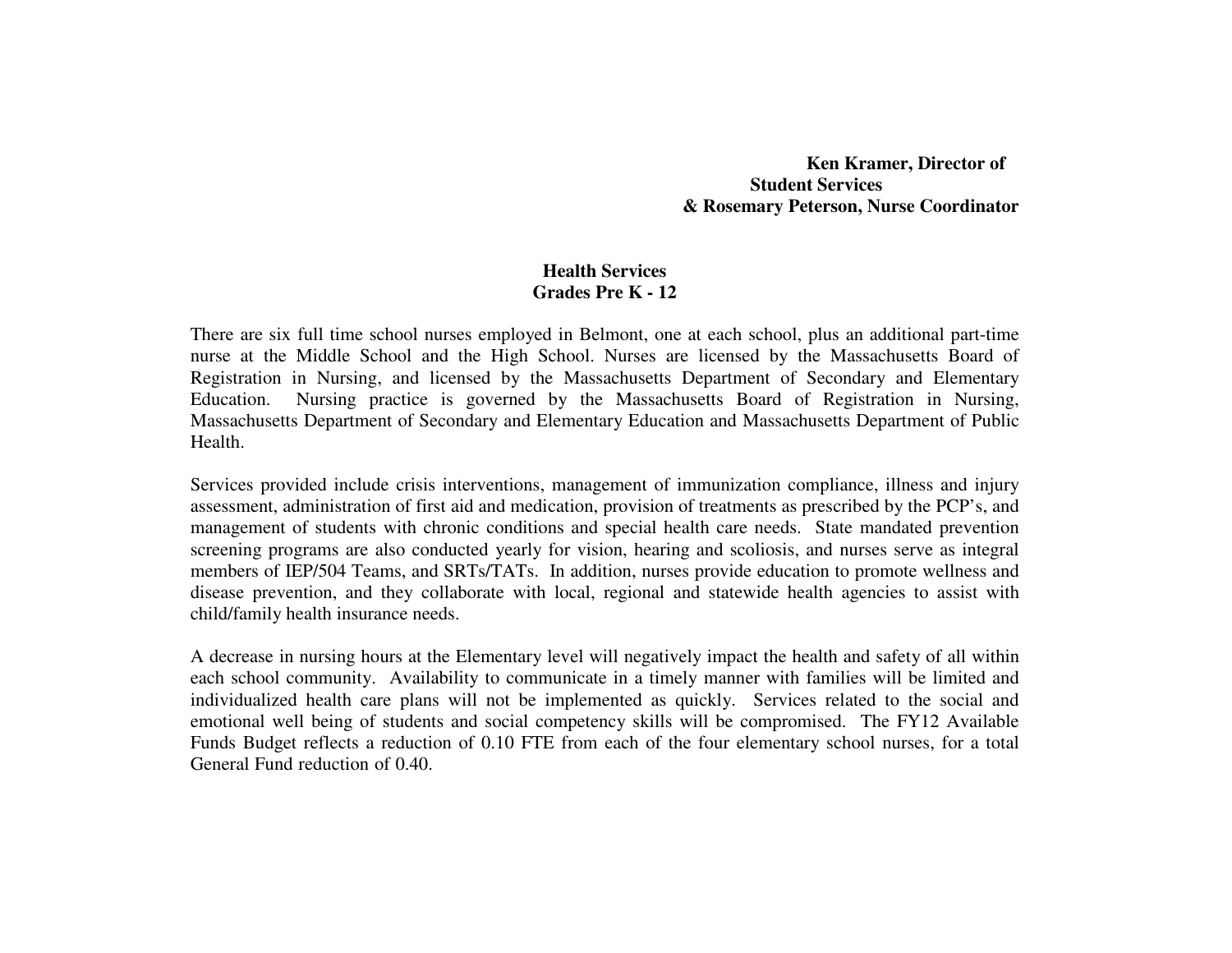**Dr. Christine Francis, Burbank Principal Michael McAllister, Butler Principal Amy Wagner, Wellington Principal Janet Carey, Winn Brook Principal** 

### **Kindergarten**

Kindergarten is a time of transition as students enter their first year of formal public schooling. Students participate in a challenging curriculum that includes study in literacy, numeracy, social studies, and science. Equally important, it is a critical time for learning good work habits and important social skills. Students' progress is routinely assessed and, when needed, interventions are put into place in order to ensure asuccessful introduction to a formal academic setting.

The full-day kindergarten program has been in place since September of 2008. Parents opt to enroll their children in a full or half day program. The additional costs which resulted from the full day program have been covered by a state grant combined with the parent fee of \$2,200 for FY11.

In FY11 we currently have 15 classroom teachers assigned to this program as well as assistants whose positions are funded through the state kindergarten grant. Significant changes to the kindergarten program will result from an FY12 Available Funds Budget. The elimination of art and music, as well as the reduction in physical education, will impact the entire kindergarten experience for students. The high quality instruction provided by teachers certified in these disciplines contributes to a well-rounded, comprehensive kindergarten program. For many students, their experiences in these disciplines help them to make connections in the academic areas, and help them to develop strengths which positively impact their learning in all areas.

We will continue to offer the same half or full-day options, with the school budget covering only the half-day program. If the state grant funding continues as projected, the parent fee for full-day will increase to \$2,900 for the full year. This assumes a decrease in the state grant of 10%.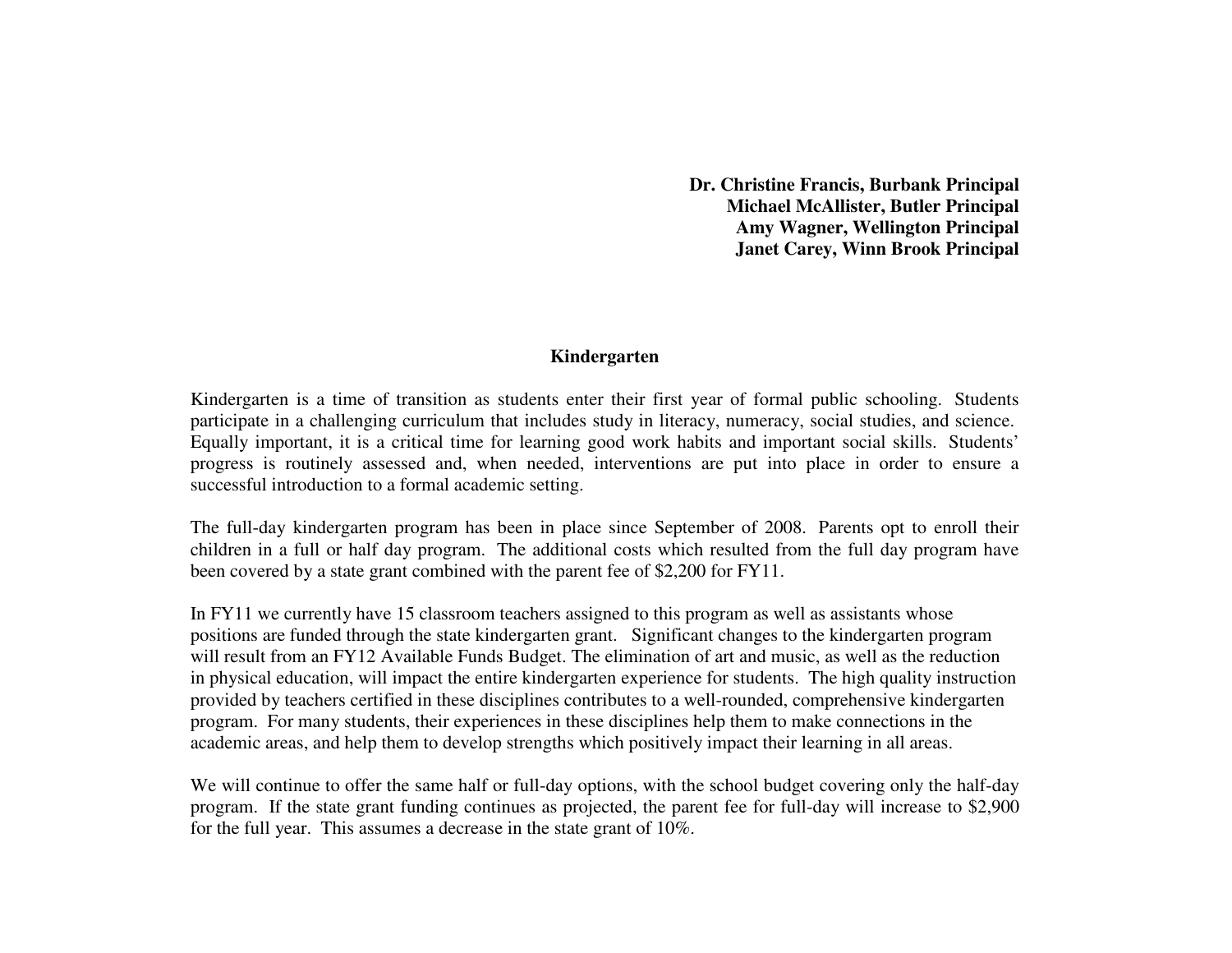# **Dr. George Entwistle Superintendent**

## **Legal Services**

Legal Services are provided in the areas of labor relations, special education, student discipline, and general school law matters. A fixed fee retainer with the Boston law firm of Morgan, Brown & Joy covers all legal services except hearings, investigations, and representation before courts and administrative agencies. For 2008-09, the School Committee contracted with the firm of Morgan, Brown & Joy, who had given us a lower retainer fee allowing for a significant savings in this account for FY09. This contract runs through June 30, 2012.

Special Education issues are addressed by the firm of Sakakeeny and Associates on an hourly basis. In accordance with Massachusetts Department of Education financial reporting requirements, these services are in addition to the basic services provided by the retainer and are now being tracked in a separate account.

Both the FY12 Level Service Budget and the FY12 Available Funds Budget reflect a level funding of FY11amounts for FY12.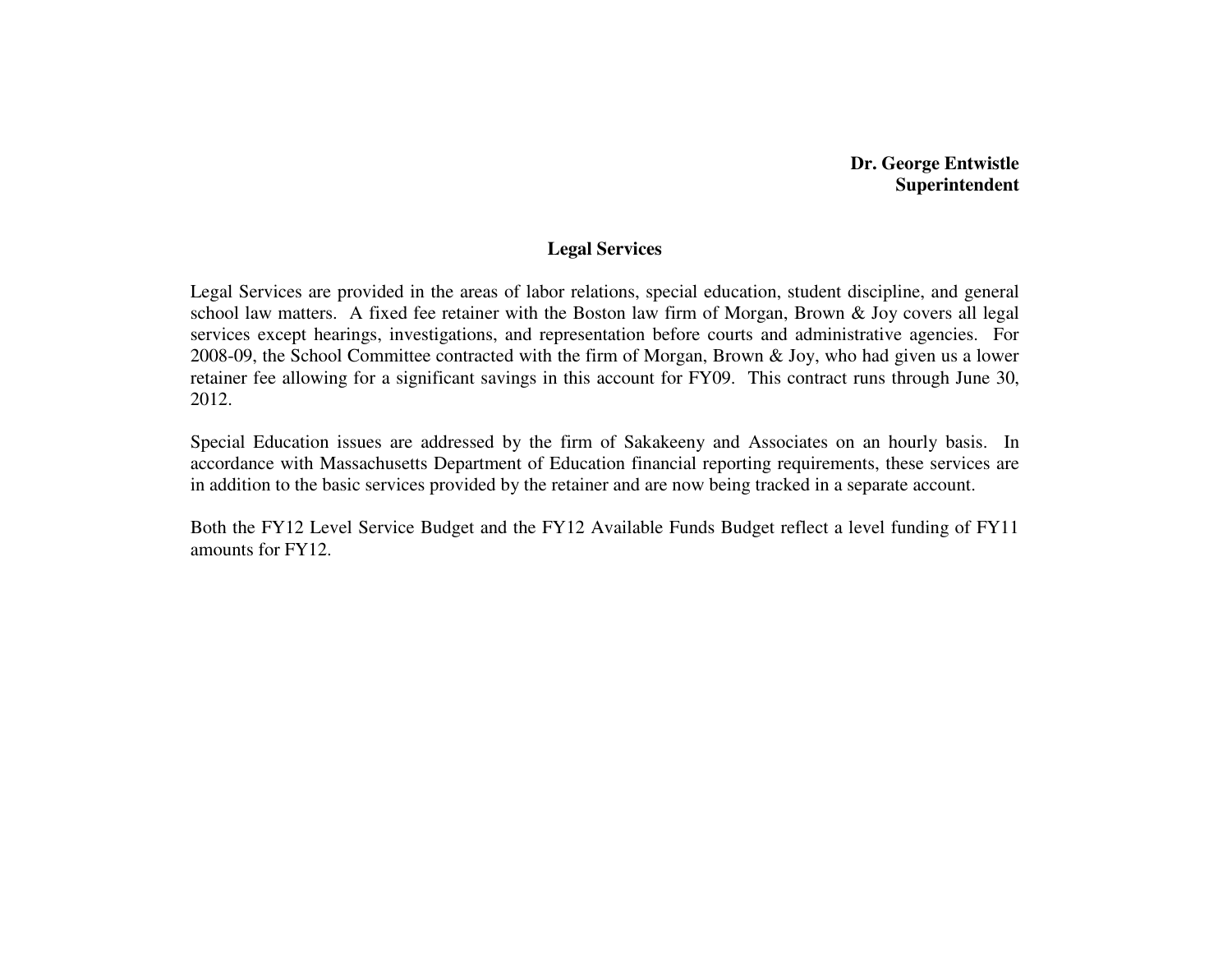## **Martha Reagan, Head Librarian Principals**

## **Library Grades K - 12**

The school libraries follow A.L.A. standards for space, resource development, accessibility, and seating. Each library houses a resource collection that supports the curriculum for students' research, appreciation of literature, class assignments, and personal development. Resources include print, non-print, electronic, and on-line resources.

The elementary library program was eliminated for FY11. From funding received through the Federal Education Jobs Grant, part-time library aides were hired to provide some staffing at the elementary libraries. These funds are allocated for FY11 only. In the FY12 Available Funds Budget, the elementary library program will be eliminated.

In FY11, the middle school and high school libraries are each staffed with one full-time professional librarian and part-time library aides. The librarians provide instructional programs related to research. Instructional units are aligned with curriculum areas, addressing the Massachusetts Department of Education frameworks and focusing on the A.L.A.'s "Information Literacy Standards for Student Learning."

In the FY12 Available Funds Budget the librarian position at Belmont High School will be eliminated. The high school library will be staffed by an aide. No books purchases are included in either the FY12 Level Service Budget or the FY12 Available Funds Budget.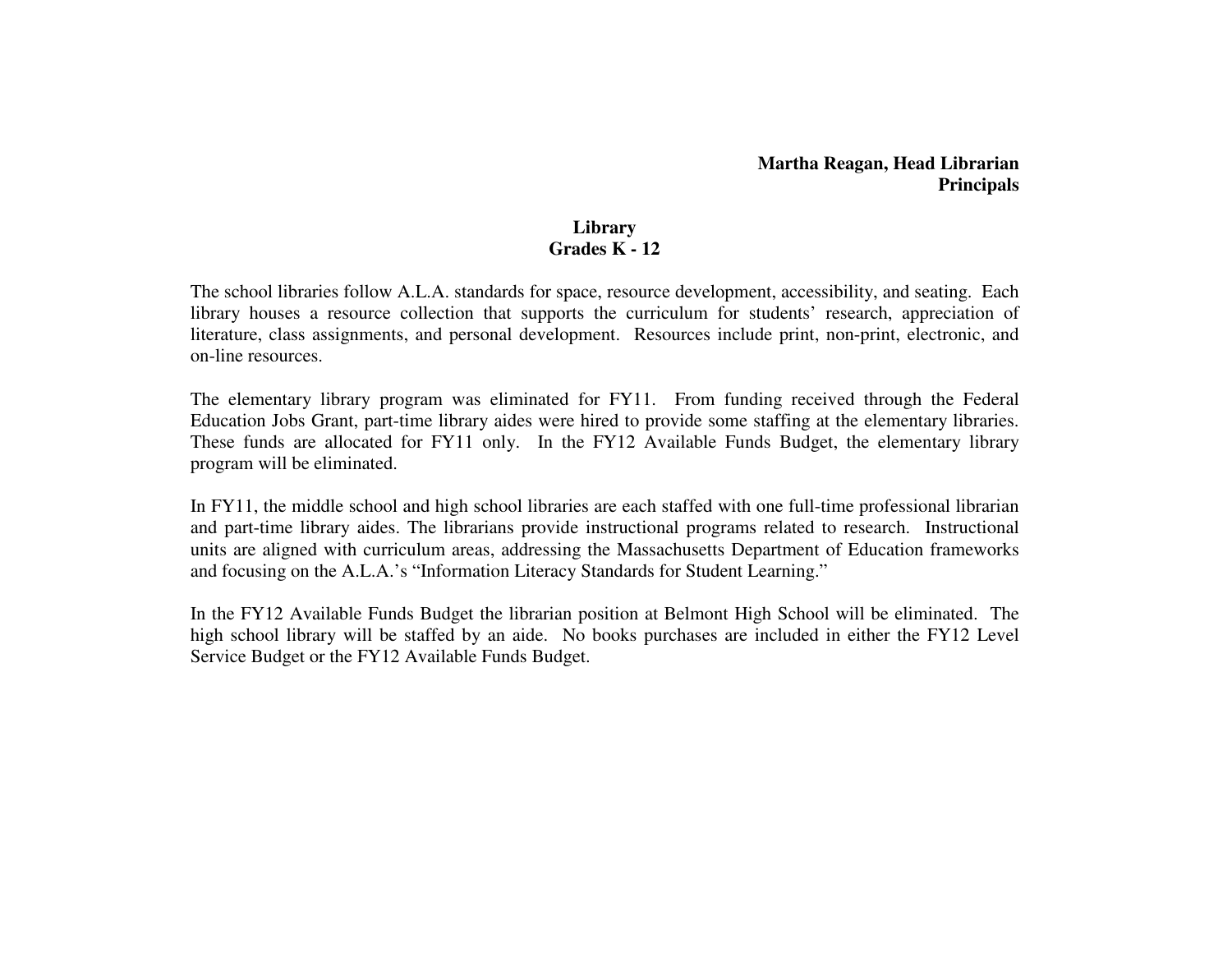## **Patty Soliozy Director of Mathematics**

#### **Mathematics Grades 5-12**

The available revenue budget for FY12 requires additional reduction in staffing in grades 6-12. In addition to the losses from FY11 which included a 0.5 FTE in grade 8 and a 0.8 FTE for MCAS math support, we lose 0.25 FTE in grade 5 and 0.2 FTE at the high school level. The math program includes an articulated study of Mathematics which is required for all students each year. This budget reinstates minimum expenditures for textbook maintenance and general supplies which were eliminated in last year's budget. This budget also reinstates funds for math competitions and team memberships at both the middle and high school levels. The adoption of hardcover textbooks versus expendable journals for grade 6 math in 2009 continues to provide cost savings to the middle school math program. Dues and conferences support professional development for the program director and staff.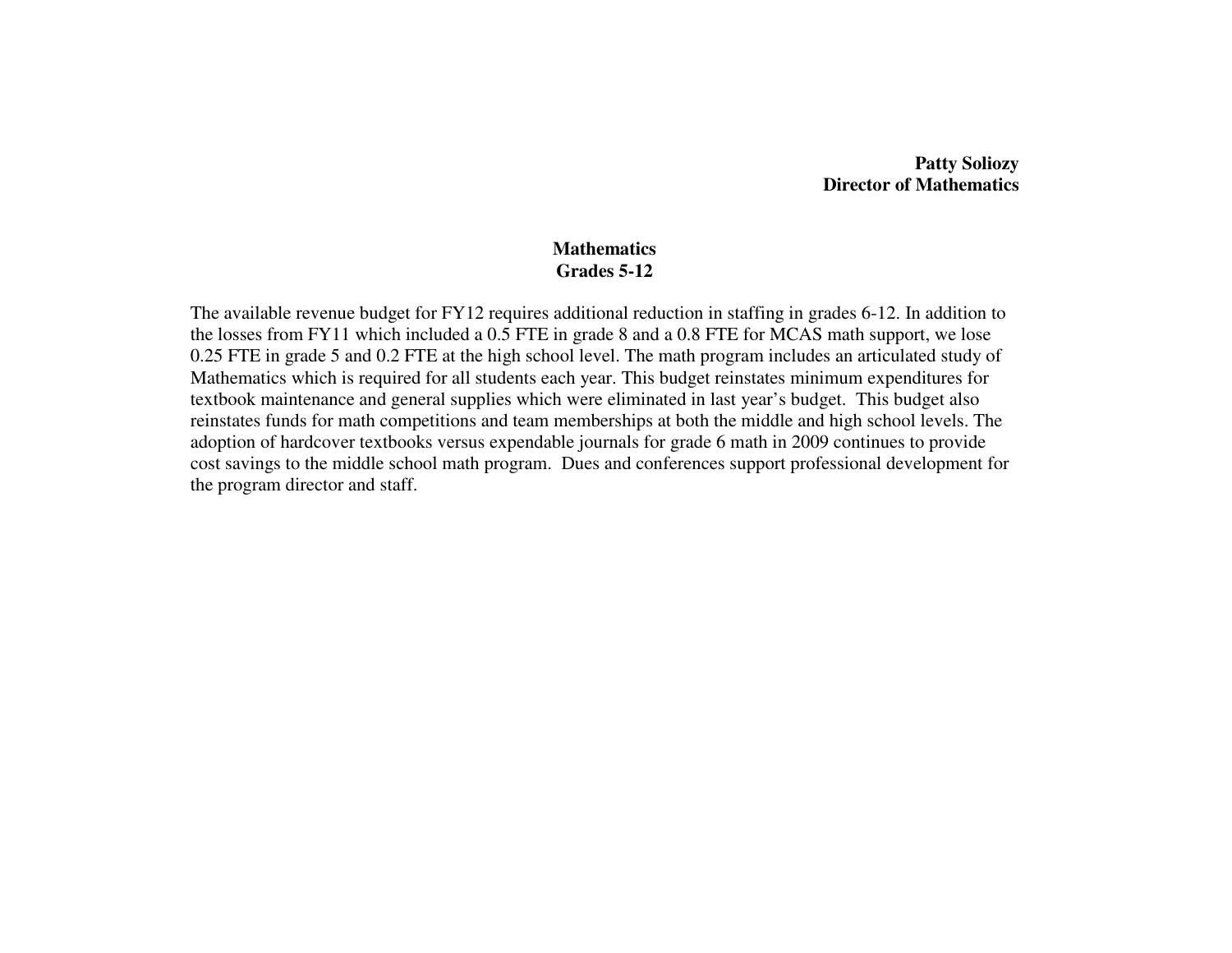# **William T. Pappazisis Director of Fine and Performing Arts**

#### **Music, Grades K - 12**

The mission of the Belmont Public Schools Department of Fine and Performing Arts is to educate all students in a supportive, nurturing and challenging environment by providing them with the skills, knowledge, and opportunities for expression in art, music, drama and dance that enable them to participate actively as consumers and makers of the arts in a diverse global community. Our curriculum is grounded in the standards mandated by the Massachusetts Arts Curriculum Framework for all public schools in the Commonwealth.

The proposed available funds budget eliminates all general music instruction for all students in grades Pre-K-4. As a result, the students of the Belmont Public Schools will no longer benefit from critically important skills and concepts that are learned only in and through the music, including the enhancement and development of reading, writing, listening and auditory perceptual skills, as well as social competencies. It is at the elementary school where all students learn to express themselves through singing and playing instruments. It is in the general music classroom where students learn songs of the American heritage, including patriotic songs. In addition, opportunities to learn about and come to appreciate music and cultural traditions from across the globe through singing and other musical activities will be severely diminished. The music room also provides opportunities to develop socialization and a sense of community. Opportunities to develop critical and creative thinking, and for engaging in learning opportunities that promote self-expression will be severely diminished. For many students, the elementary music room is a place where they can excel and find purpose for and joy in schooling. Once this budget is implemented, students will not be exposed to music and all the benefits of music education until grade 5- age 11. Research continually shows significantly high correlations between music instruction and increased student achievement in other content areas (particularly in language arts and literacy). However, the benefits of music education in this regard are most significant in the earlier years of cognitive development; age 11 is far too late. Over time, this will have a significantly negative impact on the overall education of every student in the Belmont Public Schools,including access and development of critically important  $21<sup>st</sup>$  century skills. At the middle school level, students will have fewer opportunities to study music. It is at this level where students develop a sense of self, and utilize music to develop personal voice and important social skills- all key elements in adolescent development. Overtime, elimination of and reductions in the music program will have a significant impact on the level of instruction at the high school level, as well as the students' continued interest in the music.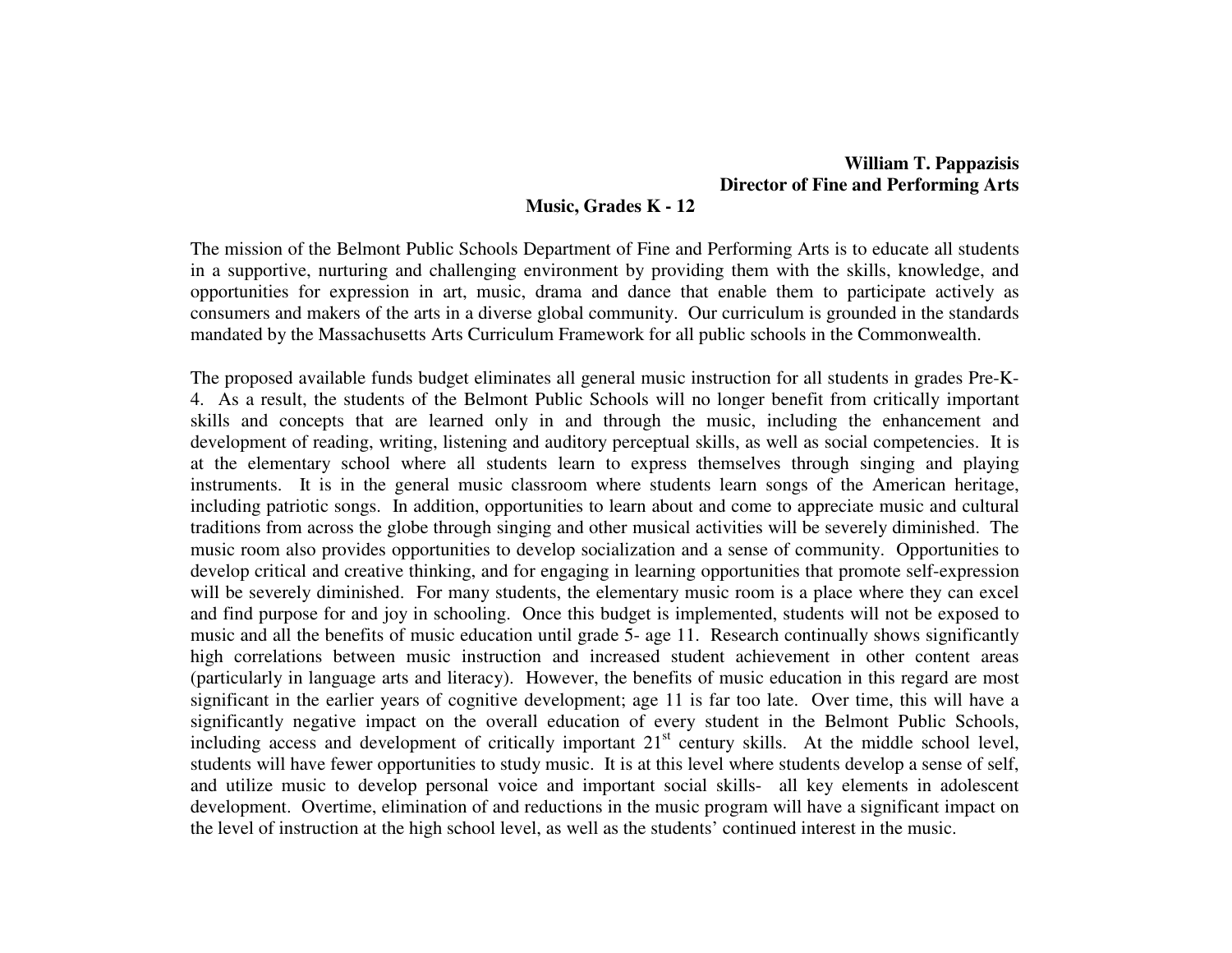The proposed available funds budget will not provide adequate resources for supplies, materials and equipment needed to sustain the curriculum at the middle and high school levels. Maintenance accounts include a minimum contingency for annual repair and maintenance of school-owned instruments. Transportation accounts include funding for curriculum related student trips at the middle school and high school.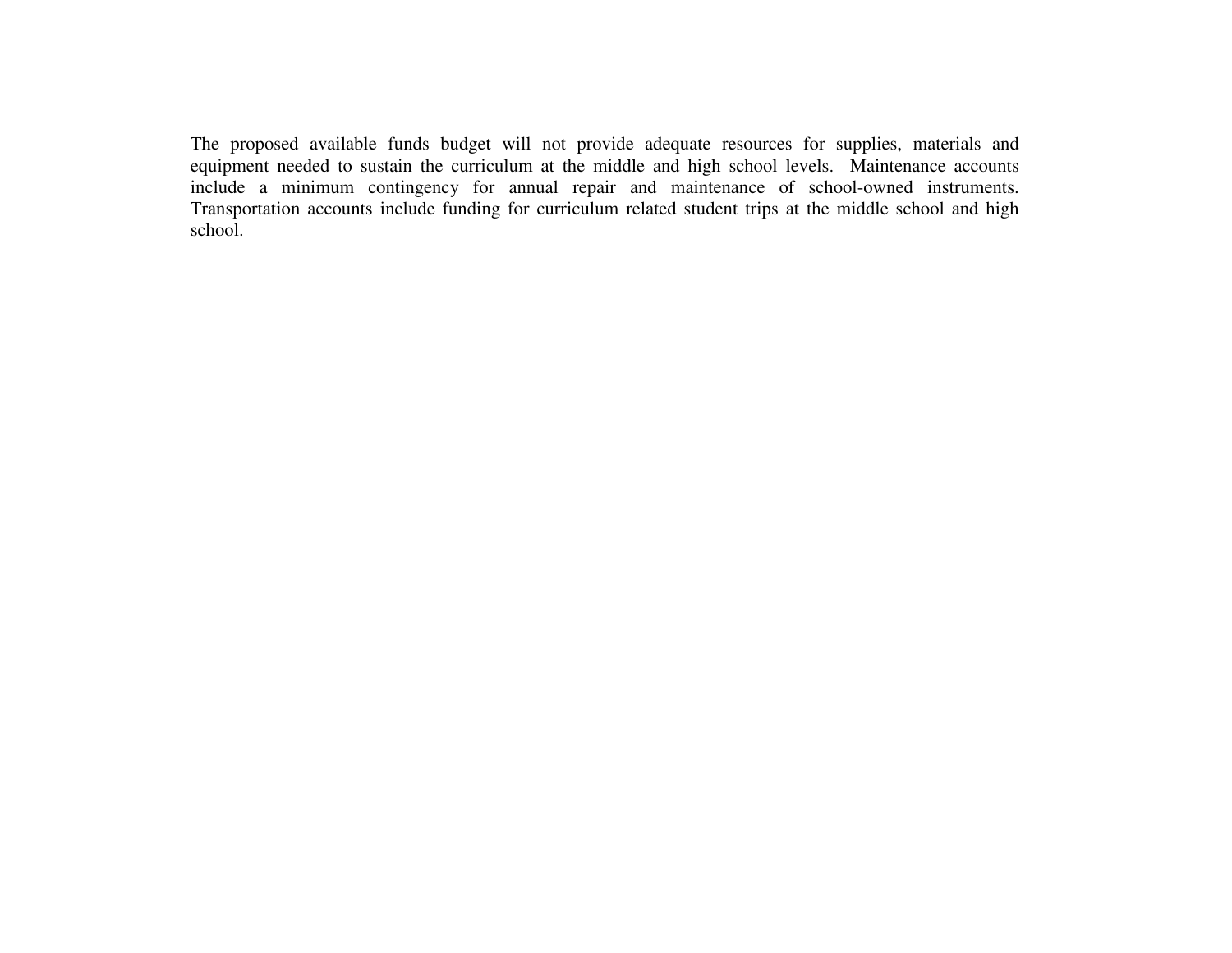## **Jim Davis Director of Athletics, Physical Education & Student Activities**

## **Physical Education, Grades K – 12**

Physical education is required of every student in the Belmont Public Schools. The current and past practice at the elementary level, calls for students to receive physical education instruction twice a week for thirty (30) minutes. The proposed FY 12 available funds budget would cut the instructional time for Physical Education at the elementary level in half, moving from twice a week for thirty (30) minutes, to once a week for thirty (30) minutes and eliminating 1.8 FTE's. At this level, basic motor skills and teamwork concepts are presented and students are taught the importance of developing strong and healthy bodies, good health habits, and a healthy lifestyle.

At the middle school grade level, students receive instruction in physical education two times for fifty (50) minutes during the six (6) day cycle. During these years students receive instruction in more advanced skills and teamwork concepts are introduced. Students are also introduced to a series of fitness activities and tests, which provide them with an assessment, and understanding of their fitness level. The proposed FY 12 available funds budget and proposed reduction in staff will likely first impact grade five, reducing Physical Education meeting time to once a week. Additional grades may experience a reduction in the number of meeting times as well. In addition, class sizes will increase throughout all grades.

At the high school level, physical education is a graduation requirement for each student. All freshmen student are required to take Wellness (I) which is a year long course that meets twice a week. Wellness (I), focuses in on current health issues and personal fitness concepts. Students in grades 10-12 can elect to participate in any of the current elective course offered or may pursue alternative forms of programming in order to fulfill this requirement such as participation in interscholastic sports, intramurals, or other after school activities such as dance, gymnastics, fitness programs, and the like. Students are encouraged to develop life long physical activities that will enable them to make good decisions relative to developing and maintaining a healthy lifestyle.

The available funds budget significantly impacts the programming at all levels in the following ways:

At the Elementary level the available funds budget would cut the instructional time for Physical Education in half moving from twice a week for thirty (30) minutes, to once a week for thirty (30) minutes and eliminating 1.8 FTE's.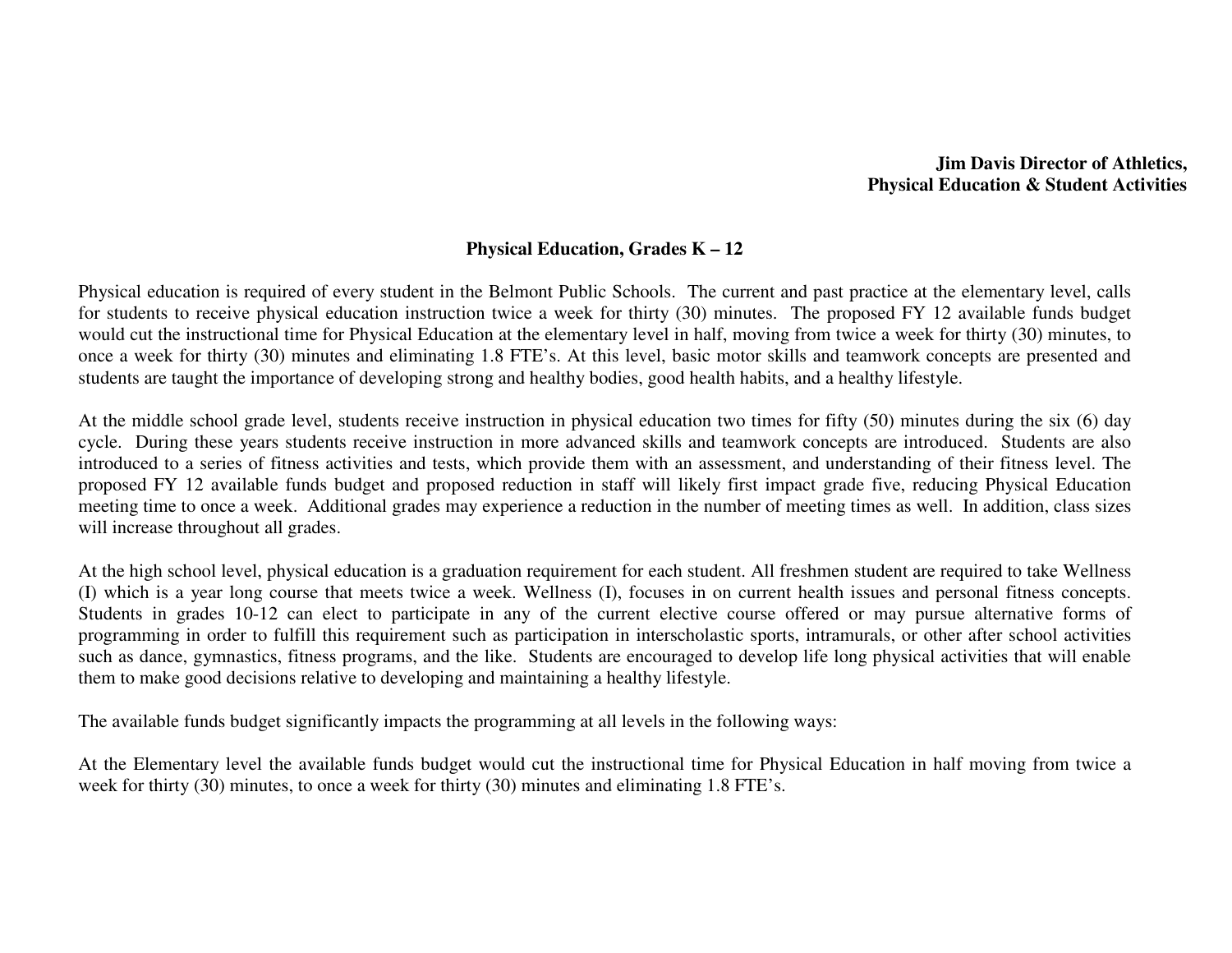At the Middle School proposed reduction in staff will likely first impact grade five, reducing Physical Education meeting time to once a week. Additional grades may experience a reduction in the number of meeting times as well. In addition, class sizes will increase throughout all grades.

At the High School the available funds budget would significantly reduce the funding for materials & supplies .

At all three levels, significant reductions have been made to all supply accounts.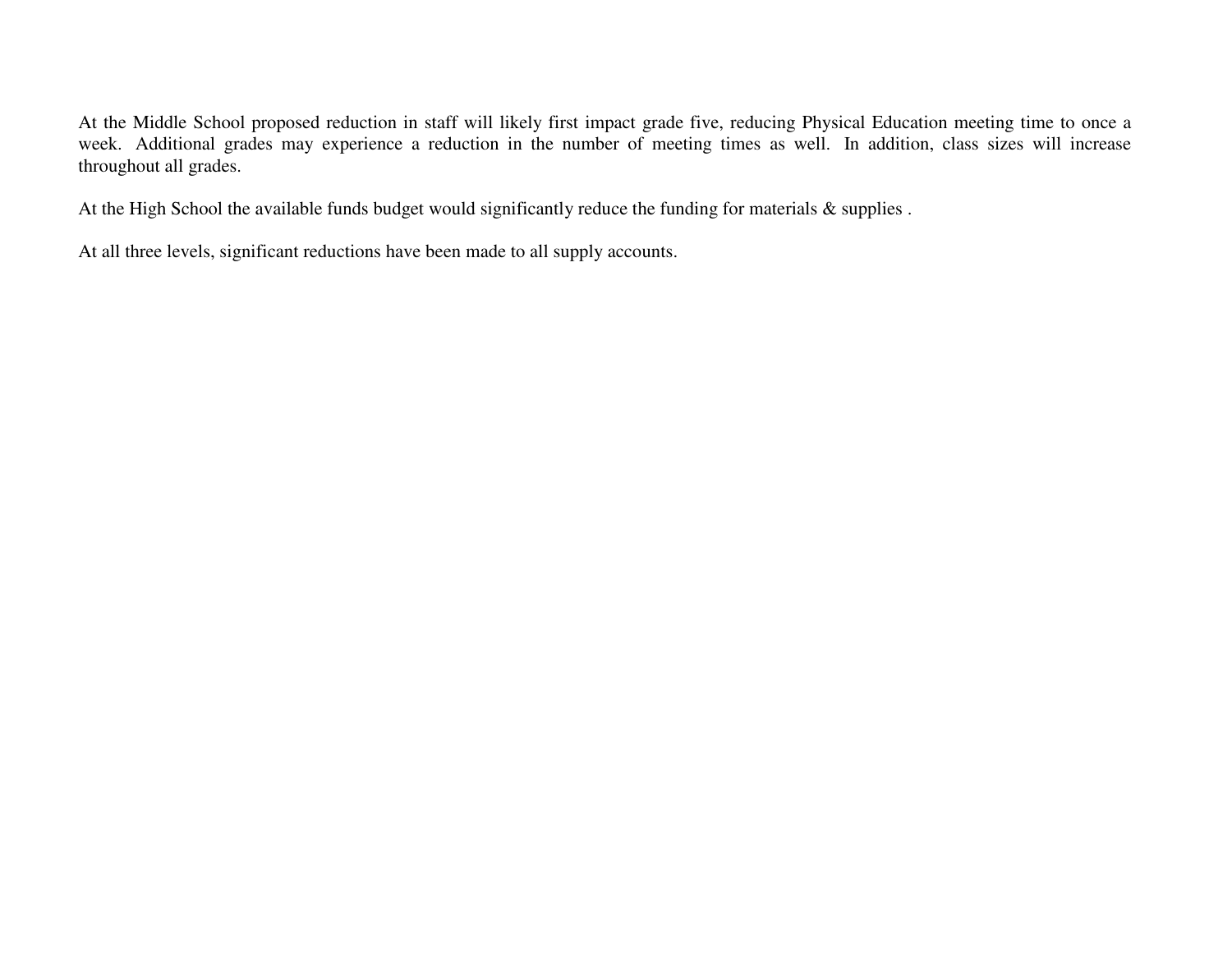# **Ken Kramer Director of Student Services**

## **Psychological Services Grades Pre K - 12**

School psychologists provide specialized program support (Bridge/Opportunity/Campus); psychological counseling; conduct psychological assessments for TEAM evaluations; and consult with students, teachers, and parents around a range of learning, behavioral, and emotional issues. They regularly assist students, parents, and teachers in dealing with classroom management and learning environments so that students can access curriculum and demonstrate what they have learned. Psychologists educate others regarding childhood and adolescent development and help facilitate positive student to student, student to teacher, and student to parent interaction.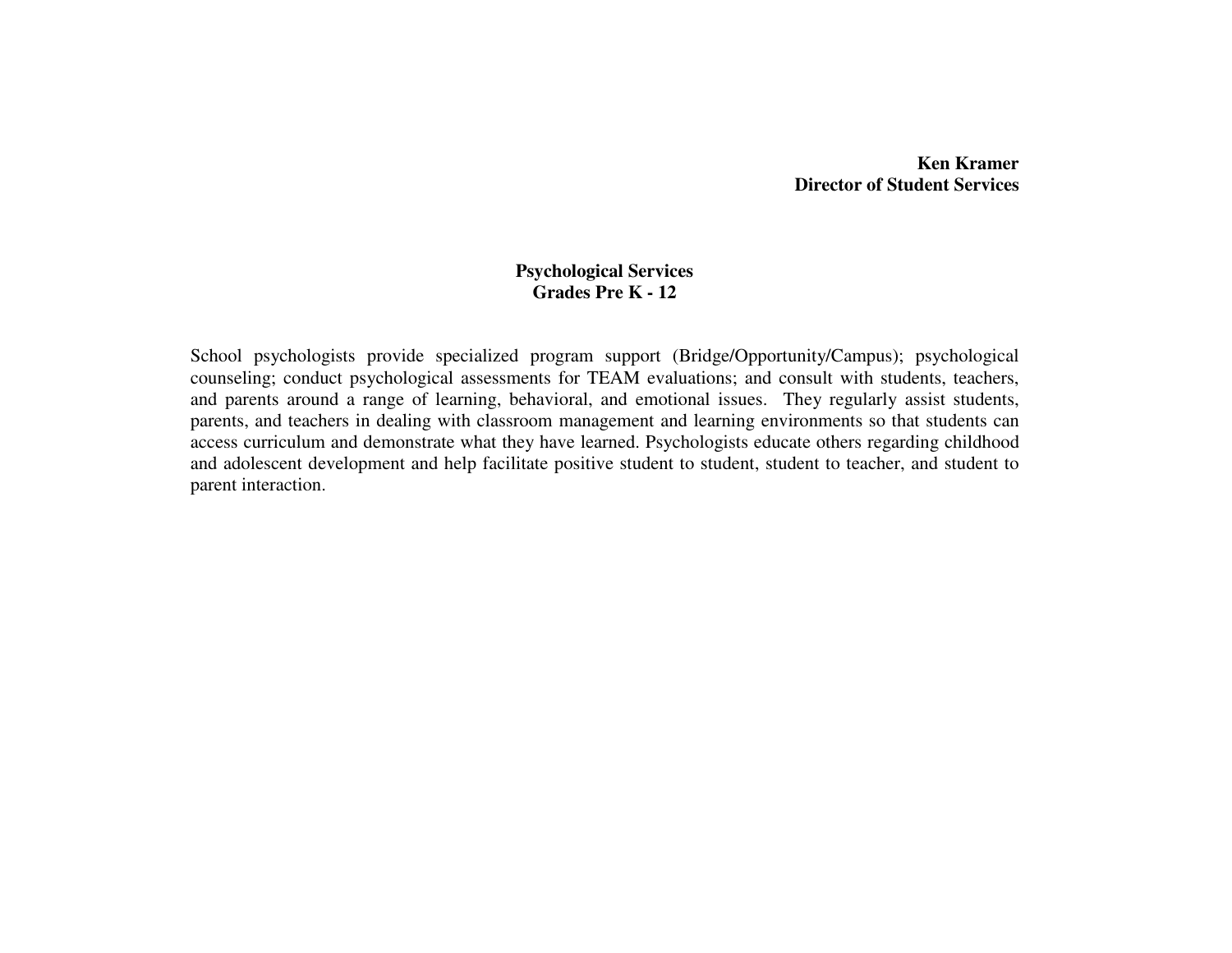# **Anthony DiCologero Director of Finance, Business and Operations**

# **Revenue Offset**

The revenue offset includes grants, receipts and fees which directly reduce the amount of the local school appropriation request. Included in these revenues are receipts from pre-school tuitions, student transportation fees, athletic & student activity fees, athletic gate receipts, school building rental fees, and full-day Kindergarten fees.

The revenue offset sheet shows what was budgeted for offsets in FY11 and what is budgeted for FY12 by category.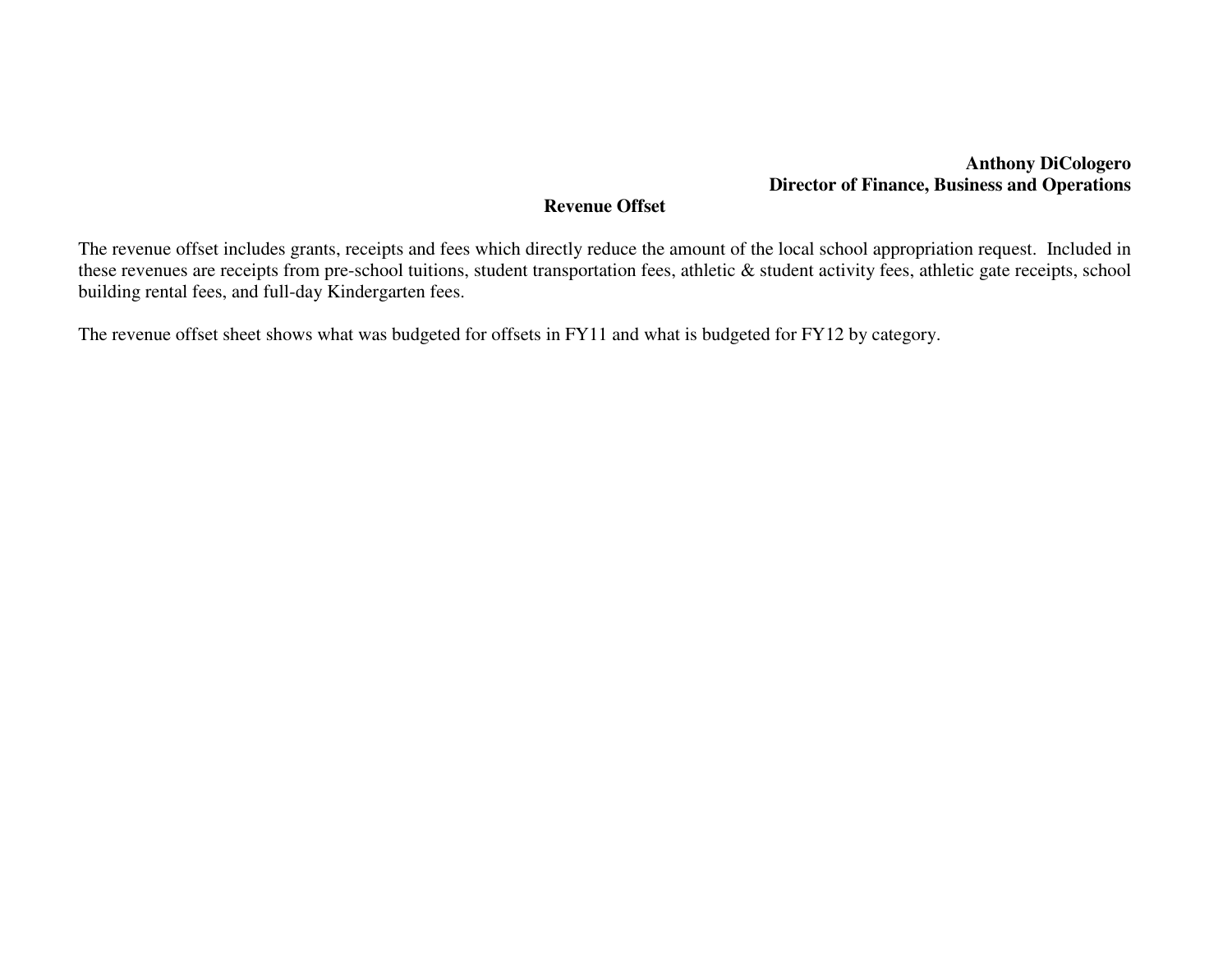# **Dr. George Entwistle Superintendent**

## **School Committee**

The School Committee is a six member elected board. Two members are elected every year for three-year terms. By State statute, the responsibilities of the School Committee include the hiring of the Superintendent of Schools, the review and approval of the school budget, and the establishment of educational goals and policies.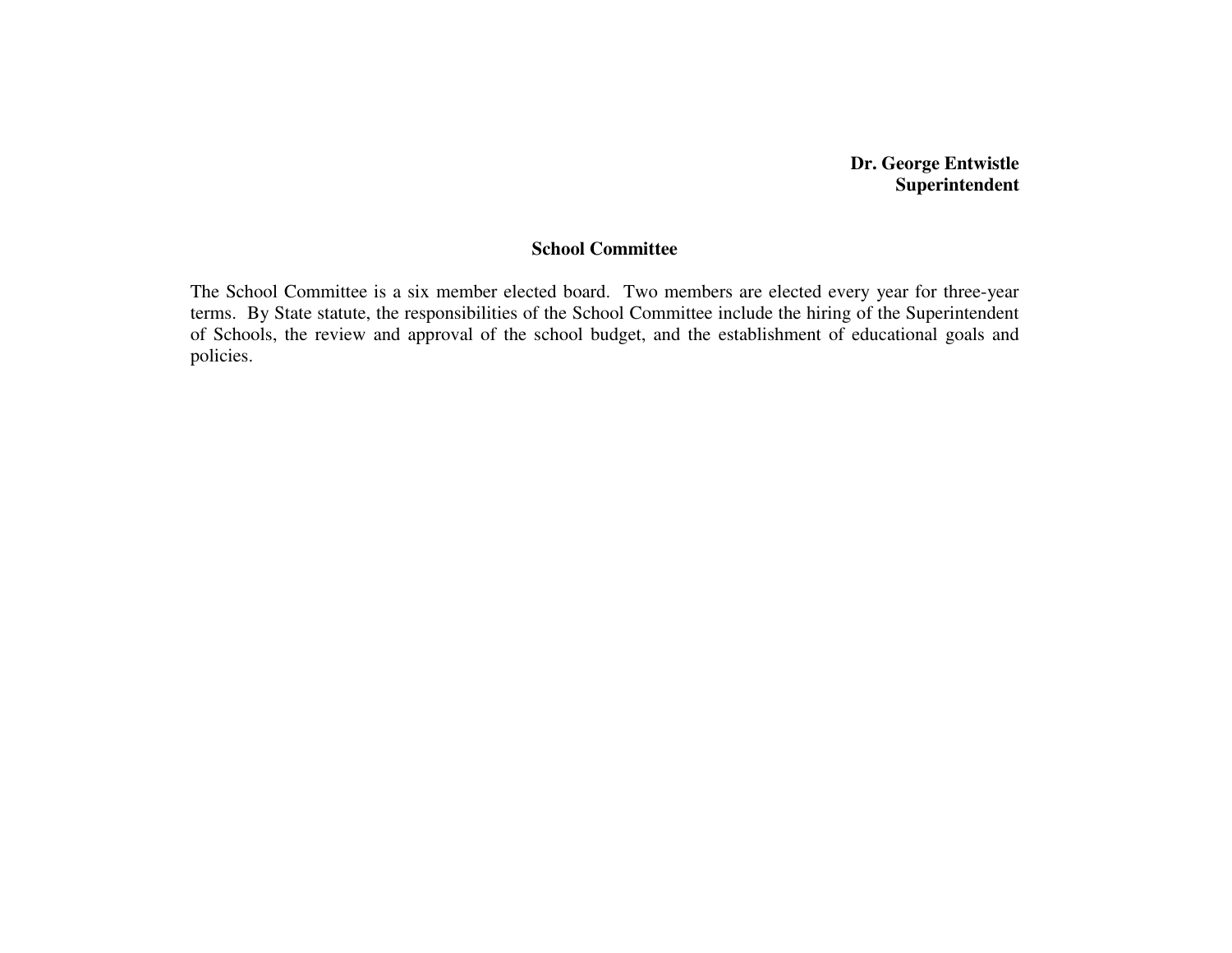## **[Director/TBD]**

## **Science, Grades 5- 12**

Science in grades K-8 uses a standards-based curriculum that integrates topics from physical, life, and earth/space sciences. Students in grades 9-11 take physics, chemistry, and biology in that order respectively. (Cornerstone to Capstone approach) Students may choose between advanced placement (where offered), honors, and college preparatory levels of study. Primarily in grades 11 and 12, students have a range of science electives from which to choose. Students are required to take four years of science for graduation from Belmont High School. Students use a variety of technological tools to enhance collection and interpretation of laboratory data. Passing the science MCAS test is mandated for graduation competency.

In an Available Revenue Budget, the science program at the high school will change with a reduction of instructional time. Instead of having two extended class sessions per week, there will be only one extended class period per week, which will result in a reduction in lab experiences and overall instructional time. Full time science teachers at the high school will teach five classes instead of the current four classes and a freshman advisory class. (The freshman advisory class will be eliminated.)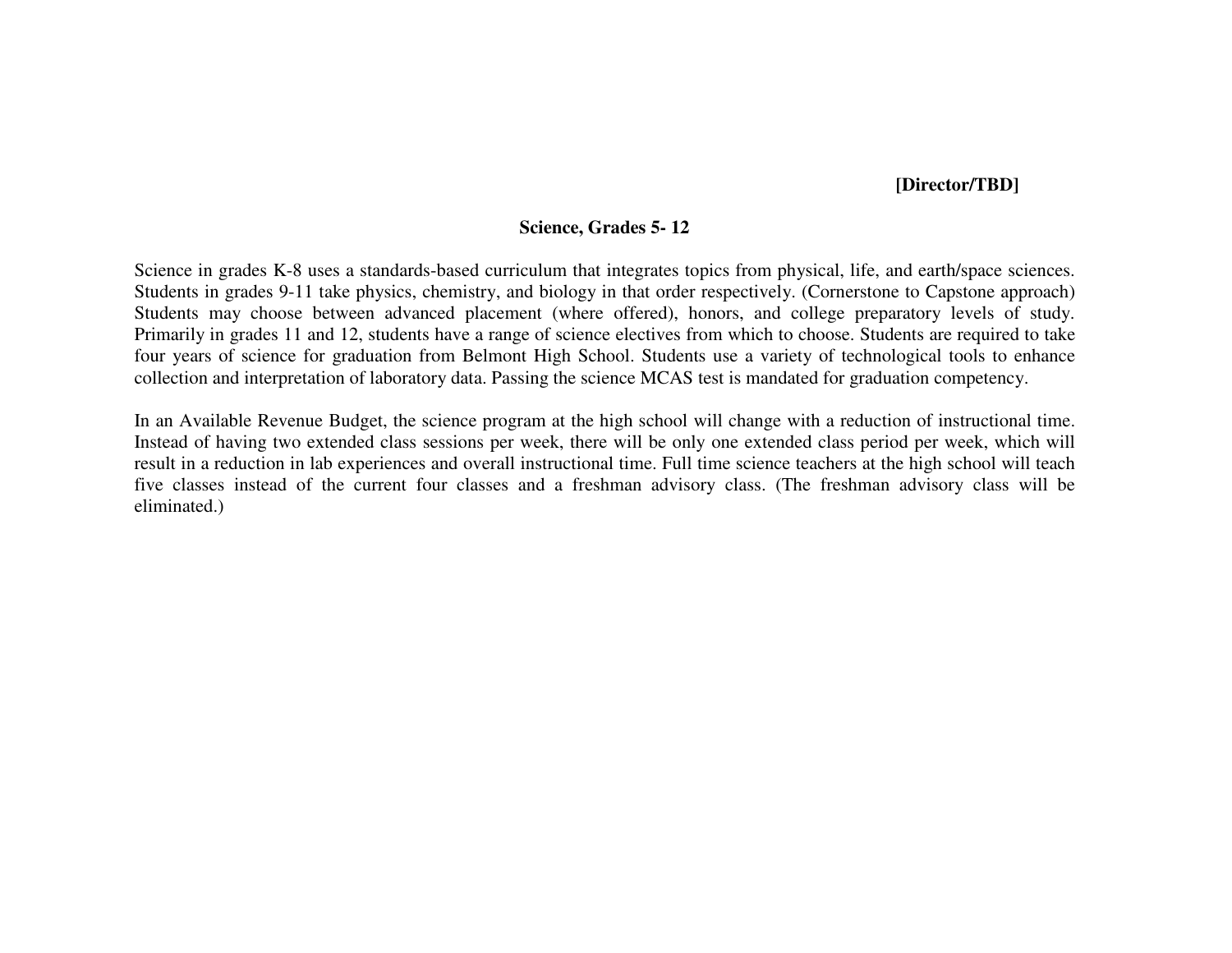## **[Director/TBD]**

#### **Social Studies, Grades 5 - 12**

Social studies is concerned with developing reflective democratic citizenship within a global context. It includes the disciplines typically classified as belonging to the social and behavioral sciences, as well as history, geography, government, civics and content selected from law, philosophy and the humanities. Through systematic study Social Studies enables students to acquire the knowledge, skills, and judgment to participate intelligently, justly, and responsibly in civic life. A well-developed writing and research strand gives students access to the rich reservoir of human experience and enables them to see life through multiple viewpoints. A balanced scope and sequence in grades 5-12 provide students with a careful blending of U.S. and world history. A minimum of three years of Social Studies is required for graduation from Belmont High School.

Community service is introduced in grade 6, where all students are required to perform service as part of the Social Studies curriculum. In grades 7 and 8, students may elect to participate after school in the Community Service Club. Belmont's commitment to community service is formalized and deepened at the high school level, where students must perform a minimum of 40 hours of service as a graduation requirement. Relationships with community boards, agencies, and organizations develop opportunities which accommodate a wide variety of interests and skills. Upperclassmen may enroll in a 5-credit community service course in which they work at service placements for 4.5 hours weekly in addition to meeting as a focus group for one class period.

In an Available Revenue Budget the social studies program at Belmont High School will change significantly with the elimination of elective courses.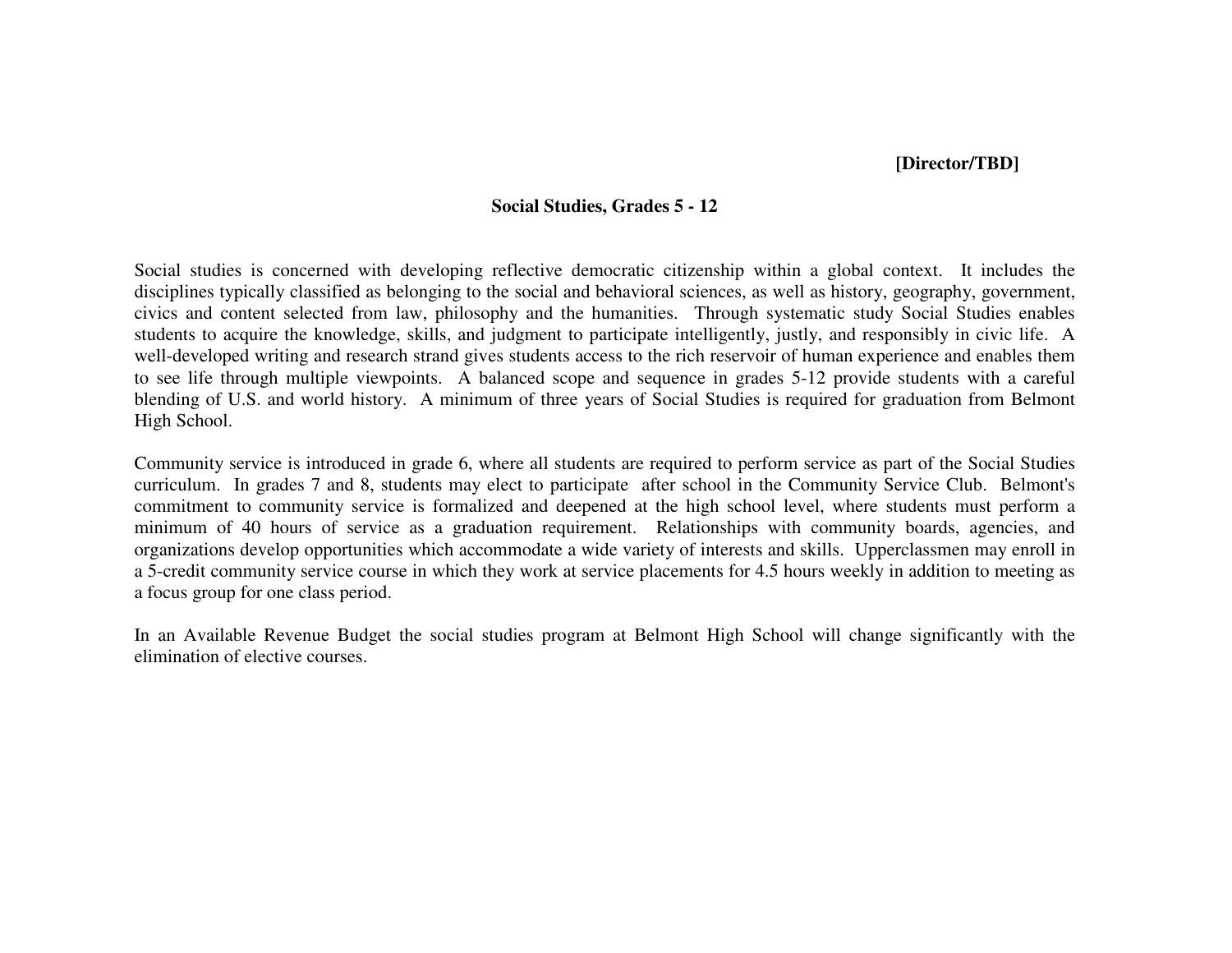## **Ken Kramer Director of Student Services**

## **Special Education Grades K - 12**

Special education services are provided for students ages  $3 - 21$  (at preschool, elementary, middle, and high school levels) with documented disabilities that are impacting their ability to effectively progress in the regular education program, and who require specially designed instruction. Special educators are active collaborators with classroom teachers in planning for and providing instruction. Resource teachers, speech/language pathologists, school psychologists, a school adjustment counselor and others provide consultation services; conduct assessments; and instruct students. Individualized Education Programs (IEPs) as developed by Evaluation TEAMs list necessary modifications and teaching strategies to enable students with disabilities to access the curriculum. Some students require more intensive services the public school setting can provide. These students are then best educated and served at collaborative programs or specialized private schools.

Special education is funded from the General Fund, a federal IDEA Grant and the State Circuit Breaker Program. In FY10 and in FY11 approximately \$525,000 was received in federal ARRA IDEA grants for each of these years. These funds are no longer available beginning in FY12. In addition, Belmont Public Schools is a member of LABBB Collaborative, which provides special education services to its member communities. Some specialized LABBB programs are utilized by nonmember districts, who pay a higher, non-member rate. These higher fees are returned to the member districts in the form of credit to be used to offset fees paid by member districts. The LABBB credit available at the beginning of FY11 was approximately \$41,000. This credit is planned to be held in FY11 and used in FY12. There is no additional credit expected to be issued by LABBB for FY12.

A review of actual annual special education expenditures including out-of-district tuitions, transportation and contracted direct student services, as paid from all funding sources, during the period from FY04 through FY10 indicated that the average year-over-year increase in these costs is 10.9%

Therefore, both the FY12 Level Service and Available Funds Budgets include an increase of 10.9% for these expenditures. Both budgets also include an increase in the General Fund of approximately \$525,000 to account for the loss of the ARRA IDEA Grant.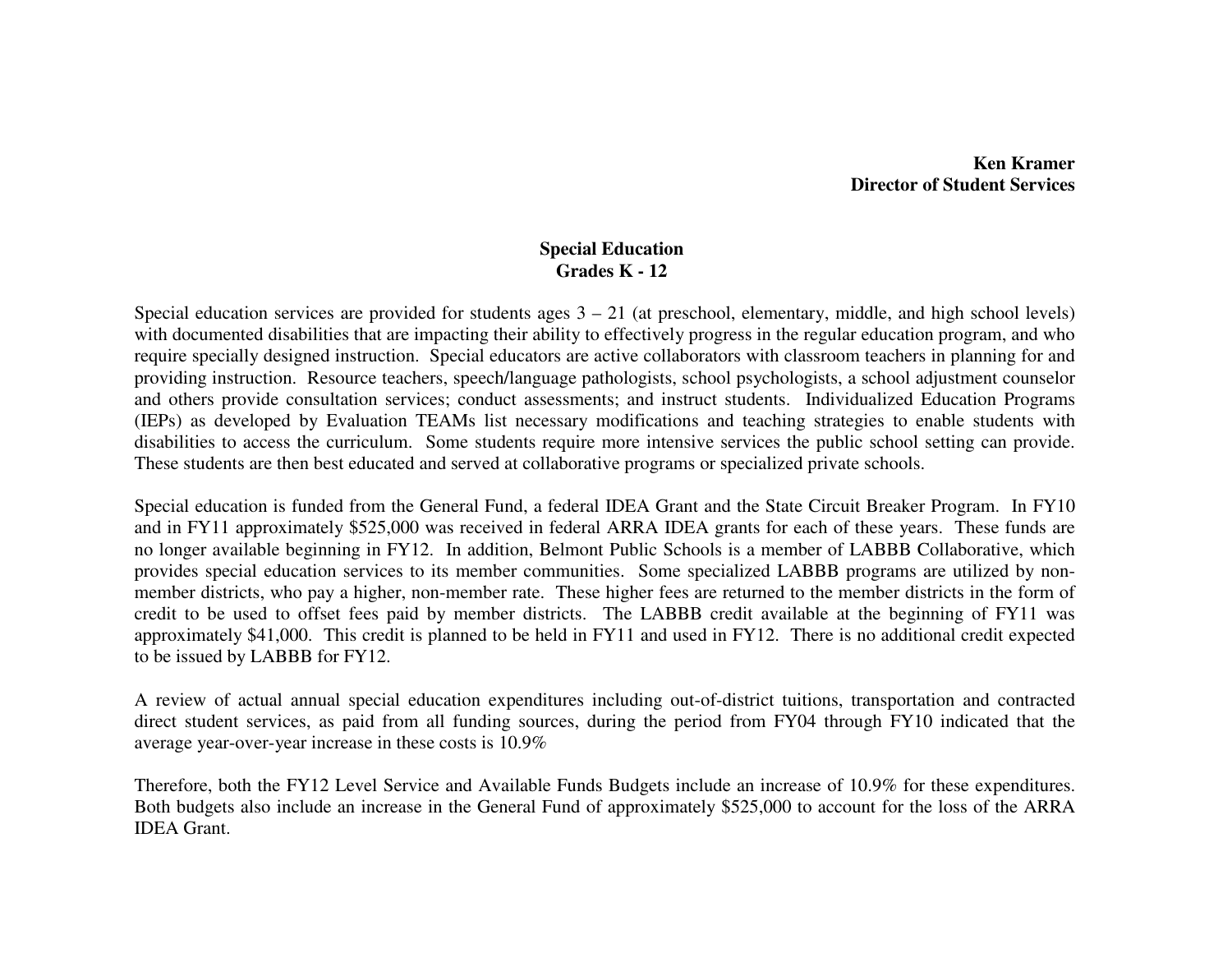**Jim Davis Director of Athletics, Physical Education & Student Activities** 

**Michael Harvey, Belmont High School Principal Kristen St. George, Chenery Middle School Principal**

## **Student Activities Grades 5 – 12**

Belmont augments its comprehensive academic program with a number of after school clubs and student activities. These activities are considered an integral component of the total educational experience for a Belmont student. For FY10 the School Committee established a new fee structure for activities which requires the activities to be self sufficient at both Chenery Middle School and Belmont High School.

At the Chenery Middle School, a fee of \$150.00 per participant is charged for activities. At Belmont High School, the fee is \$100.00 per participant.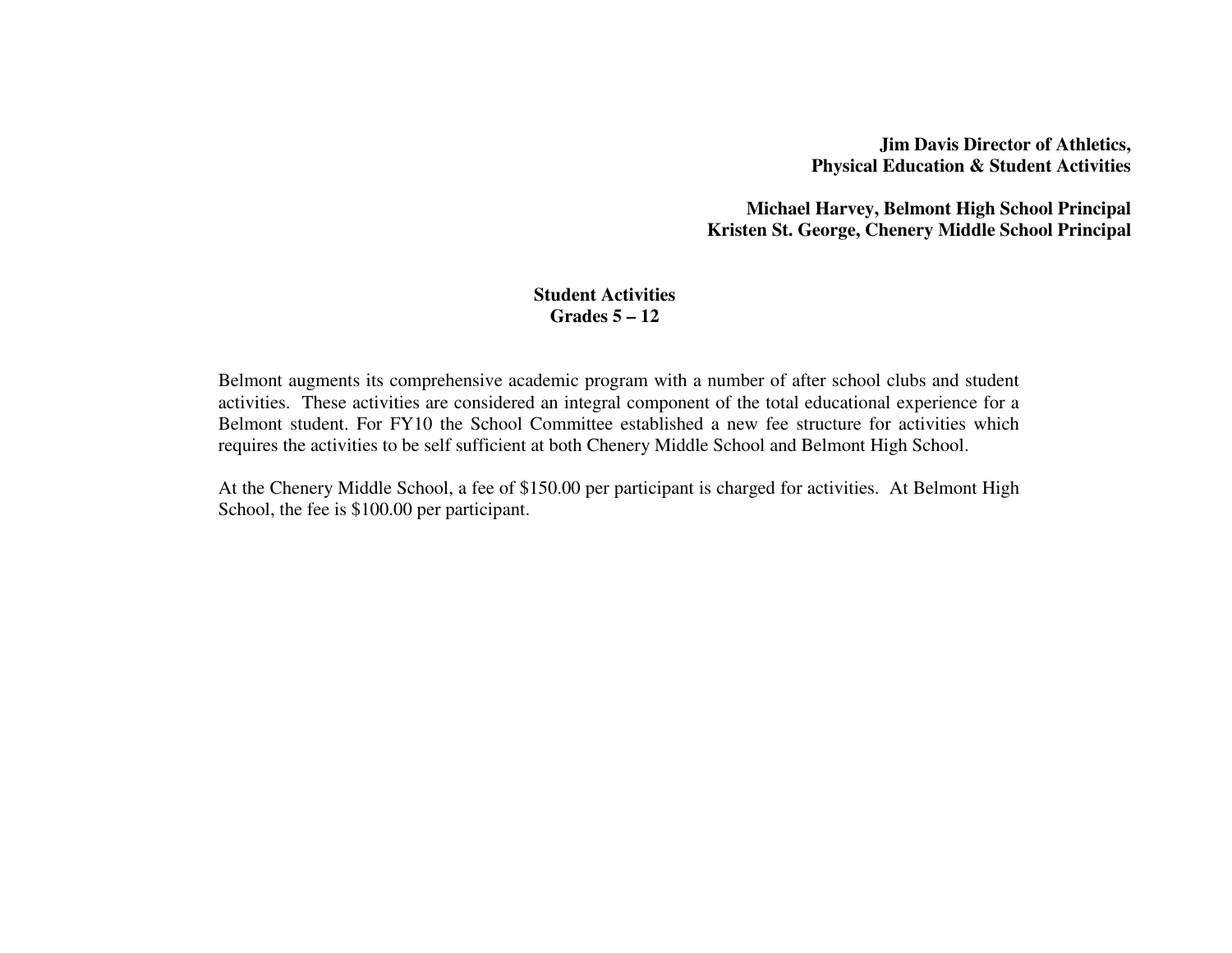#### **Principals**

#### **Substitutes**

Except for the High School, substitute teachers are hired to cover teacher absences, both for day-to-day illnesses and long-term absences such as maternity leaves. Starting in 2000-01, Belmont High School chose not to call substitutes for day-to-day illnesses as a budget reduction. The current per diem rate for substitute teachers is \$80, with a step 2 rate of \$85 after 20 accumulated days of substitute services. A step 3 rate is \$105 per day for 20 consecutive days in the same assignment. There continues to be substitute teacher shortages in many area school systems including Belmont.

The substitute account can fluctuate greatly from year to year. Much of the drastic fluctuation is due to a large number of maternity leaves, where we pay for both the substitute and the sick leave of the teacher on leave. Long term substitutes for teachers on leave are paid at their appropriate degree and step on the teachers' scale. This fluctuation in maternity leaves is a reflection of our teaching staff becoming younger from retirements and staff turnover.

The budget line items for substitutes had been increased in FY11 over FY10 to reflect the historical costs for these expenses. Both the FY12 Level Service Budget and the FY12 Available Funds Budget reflect a level funding of FY11 amounts for FY12.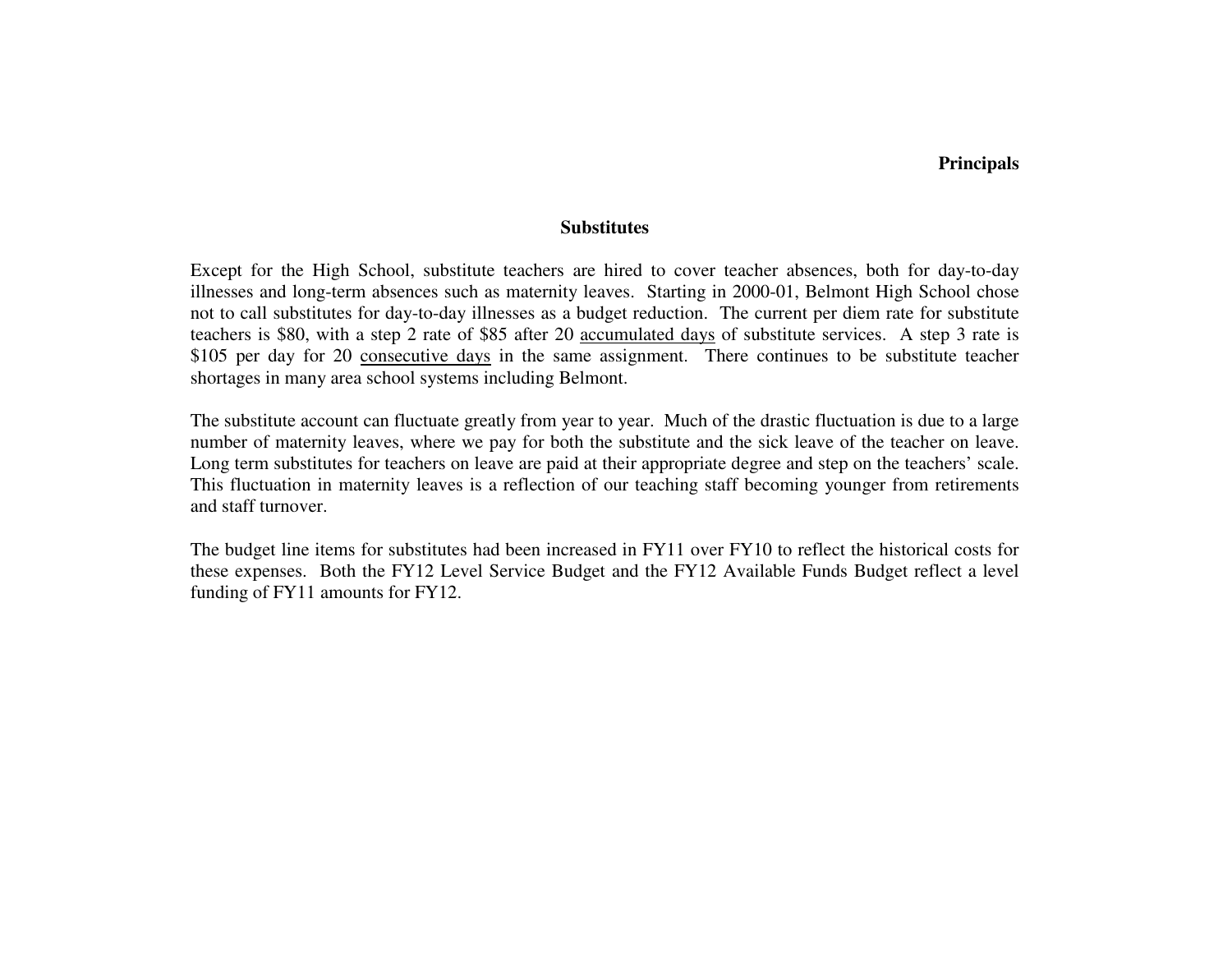## **[Director/TBD]**

## **Technology Education Grades 6 - 12**

Technology education (defined as design technology) is offered as an elective to all students in grades 6-8. The curriculum is based on technology learning modules that meet the Massachusetts Curriculum Frameworks for science and technology. Students learn computer assisted drawing (CAD) and robotics using Legos. Students use the engineering design process to build structures. At the high school level students currently have one elective: Design and Technology. A second elective is under development. Students learn to implement the engineering/design process in constructing projects that they have designed using mechanical drawing. They design and build a remotely operated vehicle (ROV) and have a ROV contest to test the versatility of their ROV. The Technology/Engineering MCAS test represents an alternative route (physics, chemistry, or biology are the traditional routes) by which students can fulfill their Science/Technology graduation competency requirement.

In an Available Revenue Budget, the Technology Education program remains the same.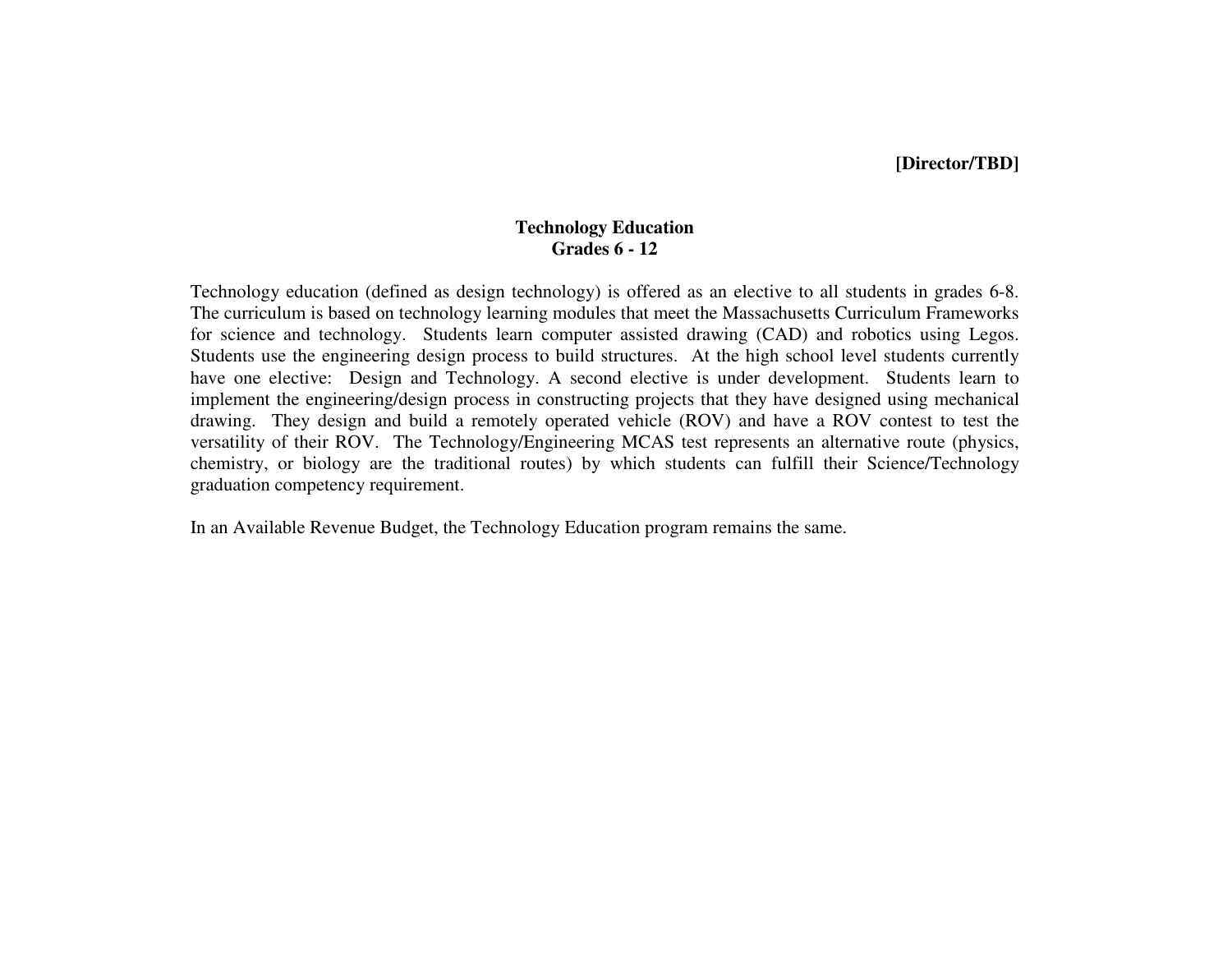## **Steven Mazzola Director of Technology**

#### **Technology and Audio-Visual Services K-12**

 The Technology Department plays a critical role in nearly every aspect of our educational environment including IP telephone service, e-mail communications, student information database systems, interactive educational software, websites, data storage, presentation systems and training. Technology is mission critical to our school system as we utilize technology tools for all communications, state and federal reporting, and most importantly, as instructional activities.

The FY12 budget as it is current constructed basically goes towards the maintenance of existing computers, printers, and network infrastructure. Only small numbers of new PCs will be purchased for replacement,including equipment which fails during the year. Our main needs for next year will be to cover costs for the implementation and operation of systems such as Edline, which are currently funded by the high school PTO and the Foundation for Belmont Education. That support will not be continuing into FY12. I also anticipate significant additional costs associated with new state and federal reporting and compliance requirements. This is reflected in a requested increase in our System-wide Technology Contracted Services line.

In order to meet minimal equipment needs, the multi-year Chenery and high school hardware replacement programs will be deferred another year. This is due in part to the loss of ARRA funds, and a significant reduction in hardware funding over the last three fiscal years. Our focus will be on maintaining core infrastructure and instructional systems.

We have also been forced to supply certain printers with only one set of toner. Once that supply is exhausted, resupply will have to be done from other funding sources such as PTOs or individual school supply accounts. I expect this practice to continue into FY12 as well.

Even though we have seen significant cuts in the FY11 budget; and there are similar challenges in FY12, we are committed to seek new opportunities to reduce costs and are focusing our funding and energy towards the support of the district's 18 month plan. We will continue to align our budget requests and subsequent expenditures with that plan.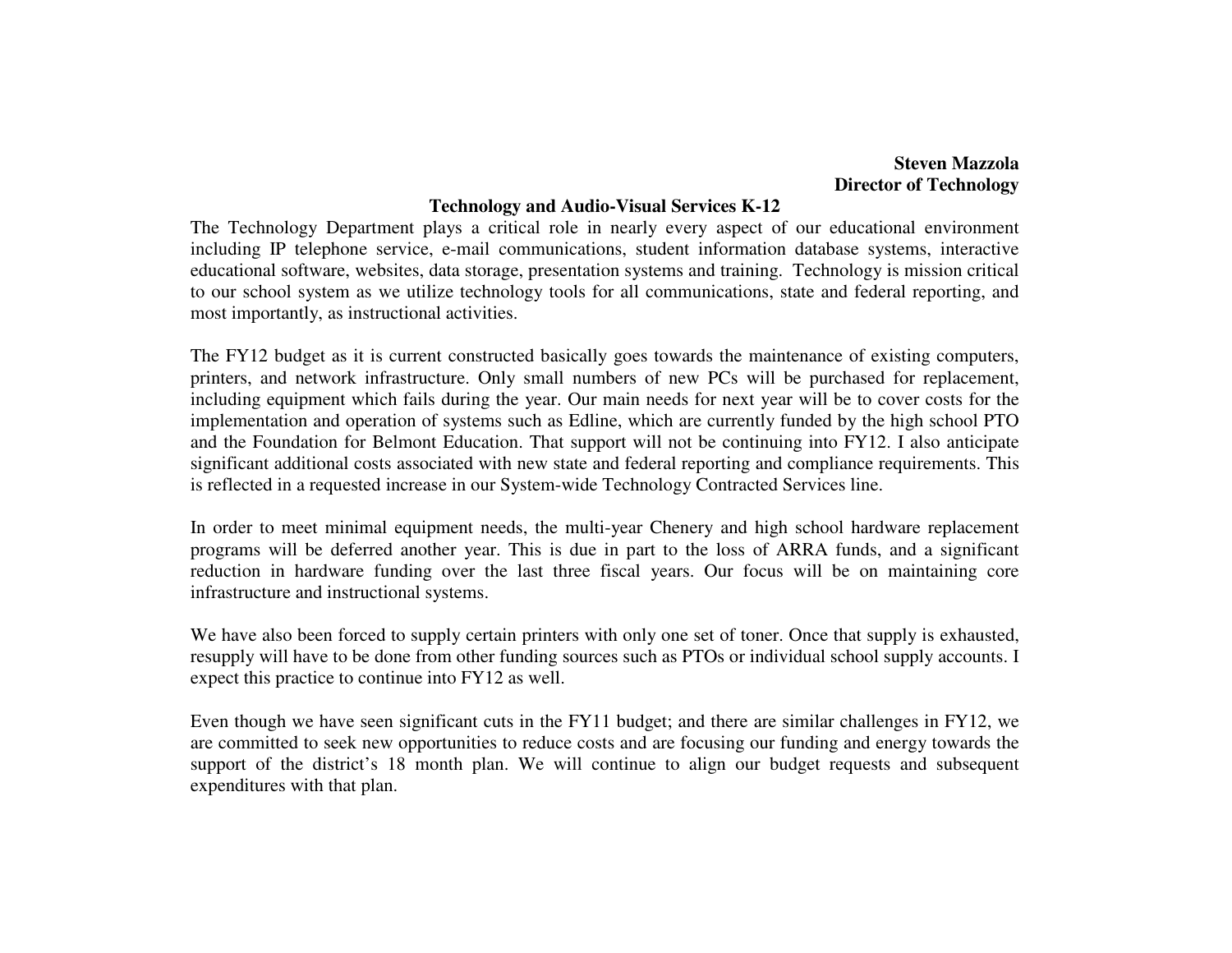## **William T. Pappazisis Director of Fine and Performing Arts**

### **Theatre Arts Grades 7 - 12**

The mission of the Belmont Public Schools Department of Fine and Performing Arts is to educate all students in a supportive, nurturing and challenging environment by providing them with the skills, knowledge, and opportunities for expression in art, music, drama and dance that enable them to participate actively as consumers and makers of the arts in a diverse global community. Our curriculum is grounded in the standards mandated by the Massachusetts Arts Curriculum Framework for all public schools in the Commonwealth.

An available funds budget results in the elimination of theatre electives at the middle school, and continued elimination of theatre courses at the high school level.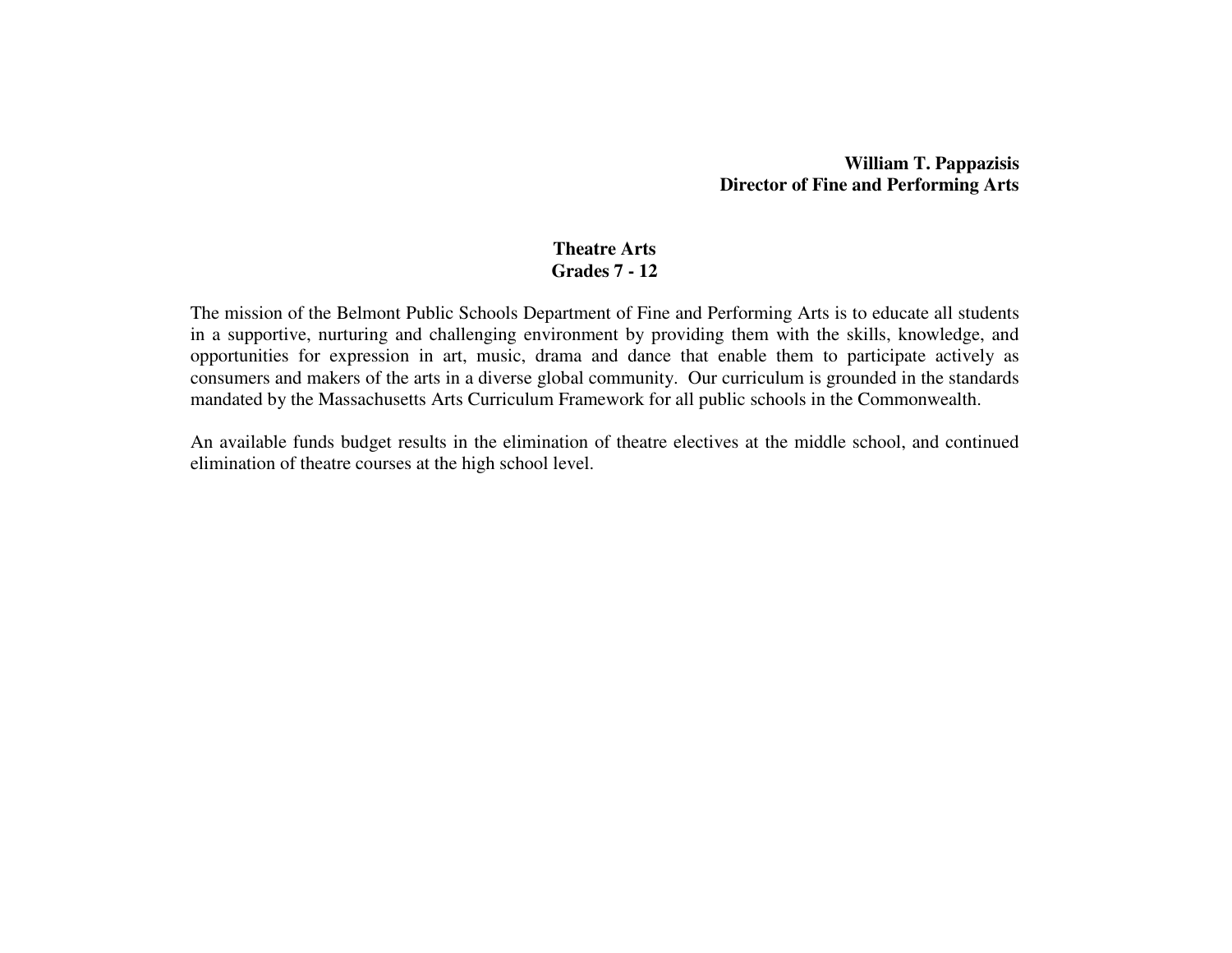## **Anthony DiCologero Director of Finance, Business and Operations**

## **Transportation**

Bus service to and from school is provided by a private contractor. For FY11, we are currently in the third year of a threeyear contract with Eastern Bus Company of Somerville, Massachusetts. An invitation to bid for bus services will be issued to select a vendor for Fiscal Years 2012-2014.

All single-community public school districts in Massachusetts are required to provide busing for students in grades Kindergarten through six, who live more than two miles away from their assigned school. The School Department offers busing to other students for a fee.

The recommended bus fee for FY12 increases the fee from \$520 per student in FY11 to \$575 per student. Note that the FY11 fee structure provided for a family cap of \$1,040. However, the recommended fee for FY12 eliminates the family cap.